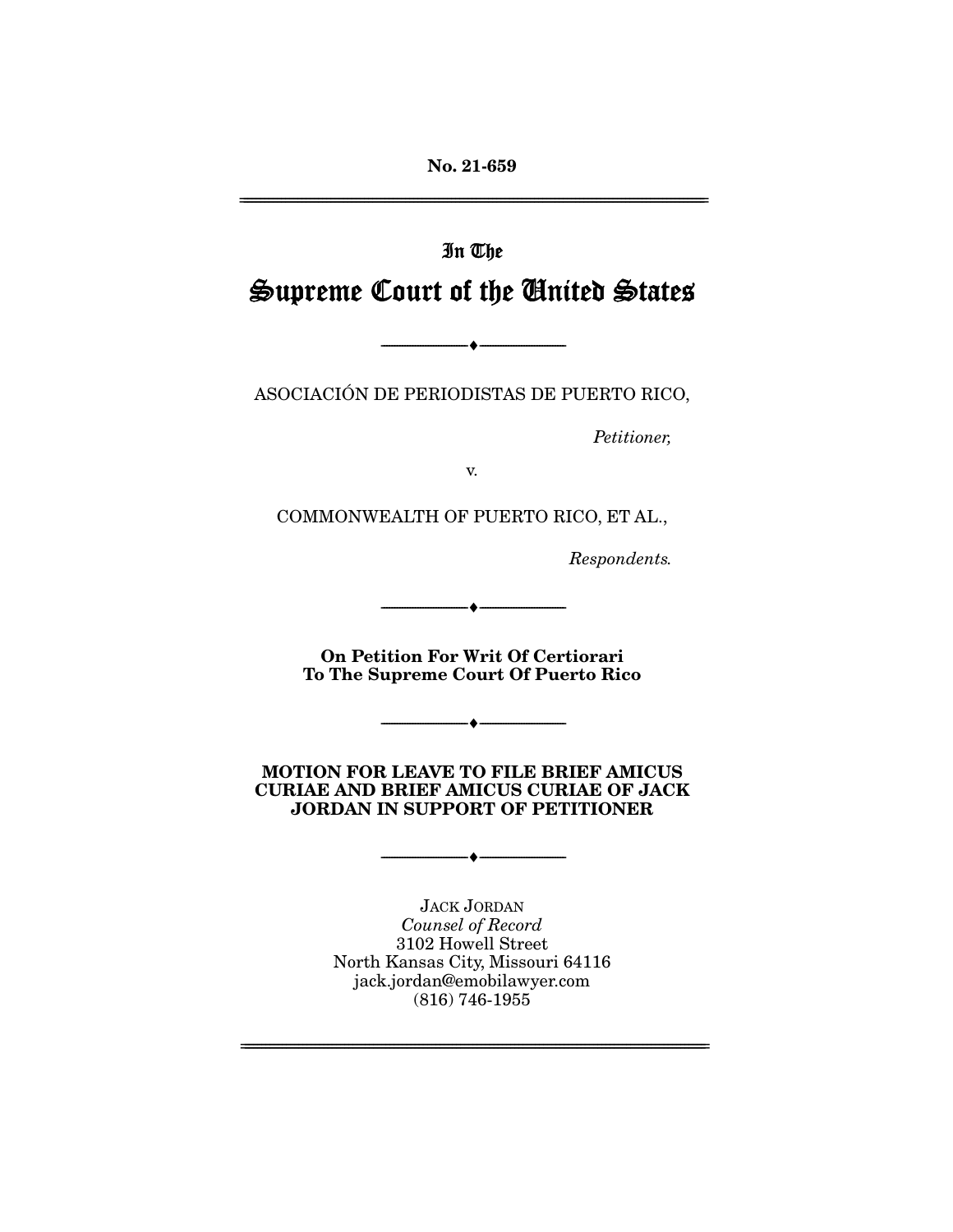## **MOTION FOR LEAVE TO FILE BRIEF AMICUS CURIAE IN SUPPORT OF PETITIONER**

 Pursuant to Rule 37.2(b) of the Supreme Court, Jack Jordan, a member of the Supreme Court Bar, respectfully requests leave to file the accompanying proposed brief amicus curiae in support of Petitioner.

 Amicus provided counsel for all parties with timely notice and requested each's consent to file the accompanying amicus curiae brief. Petitioner filed a blanket written consent to the submission of amicus briefs, but no Respondent responded timely to the requests by Amicus.

 Amicus has a direct and vital interest in the legal issues presented in this matter. Amicus is a veteran who represents veterans and other injured workers in federal court proceedings that, de jure are governed by the Administrative Procedure Act (APA) and the Freedom of Information Act (FOIA) and federal rules of procedure, but de facto are not governed by any law.

 In many such cases and appeals, federal district and circuit court judges issue judgments knowingly violating federal law and the Constitution. Some commonly do so even though this Court's precedent (presented to such courts) clearly and emphatically addressed dispositive issues. Just as the Puerto Rico Supreme Court did below, many federal court judges in many cases or appeals issue opinions in which they willfully fail to address clearly-controlling plain language of this Court's precedent, federal law (including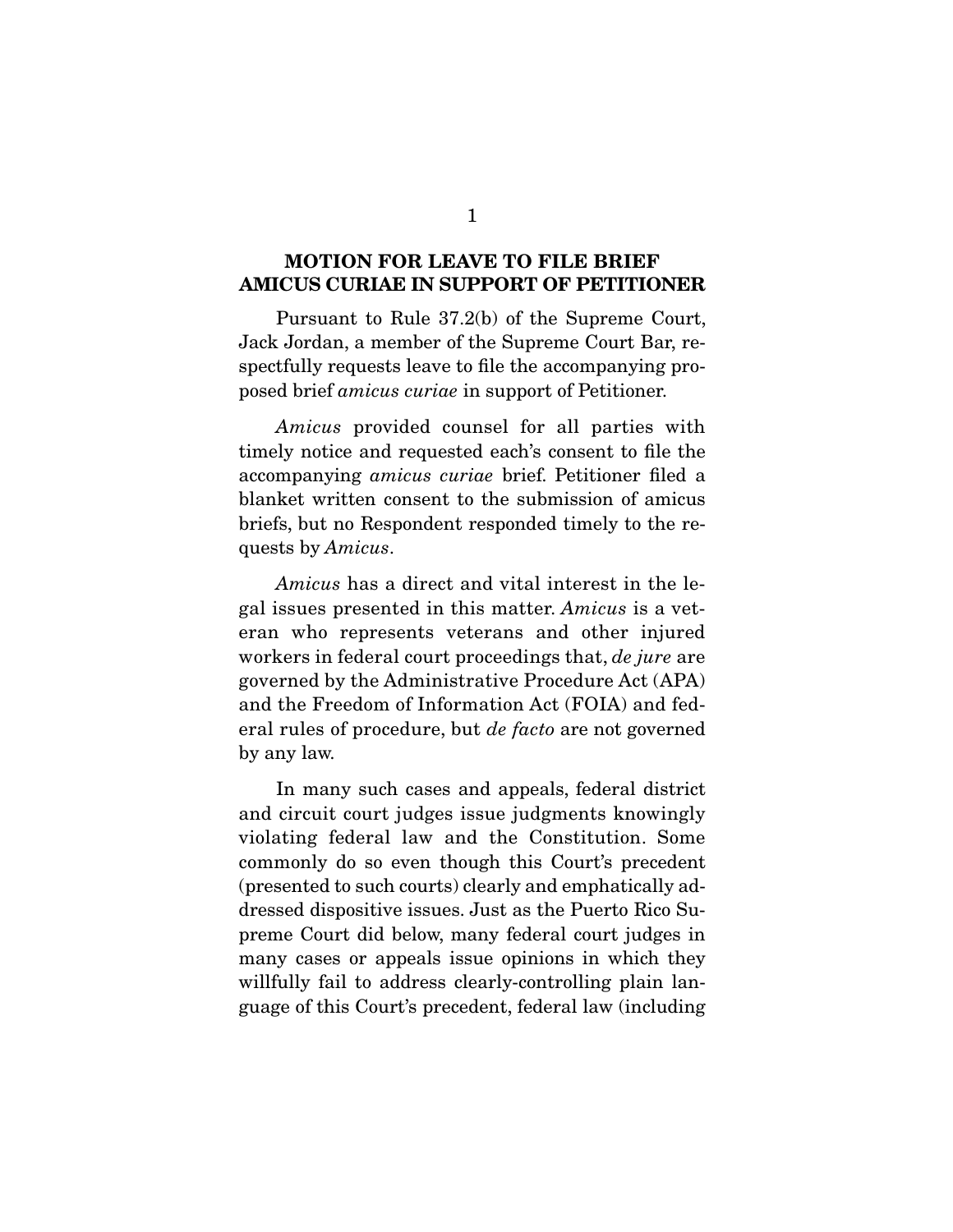the APA or FOIA and federal rules of procedure) and even the Constitution.

 Many judges issue such judgments and opinions in clear and knowing violation of the plain language of Rule 56 of the Federal Rules of Civil Procedure and this Court's well-known, long-standing, repeated precedent thereunder. In thoroughly willful violations of every relevant prohibition or command in the Constitution (in Articles III and VI and Amendments I, V and X), such judges dispose of cases and appeals to knowingly violate veterans' and other American workers' right to petition for redress of grievances. They knowingly and willfully ensure that suits and appeals in federal courts accomplish nothing more than wasting the time, money, and confidence of Americans in American courts of justice.

 For many years, Amicus and people he represents supported and defended our country and Constitution by risking (and some gave) life and limb and their health and happiness in war zones around the world. But nowhere and never has Amicus seen the Constitution so in need of support and defense as it is in American courts. So Amicus is profoundly personally and professionally committed to supporting and defending the Constitution and those who support it.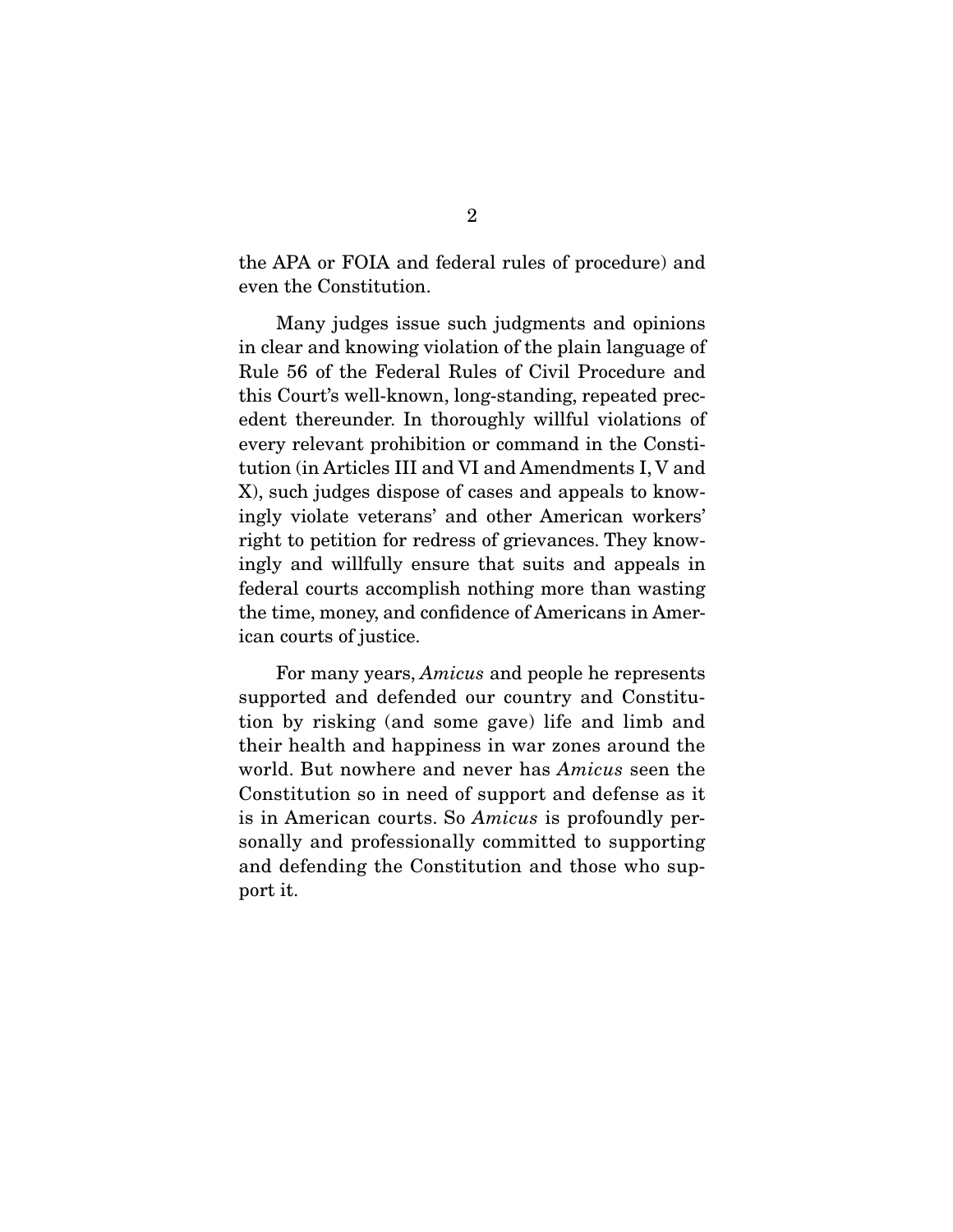For the foregoing reasons, Amicus respectfully requests leave to file the accompanying brief amicus curiae.

Respectfully submitted,

JACK JORDAN Counsel of Record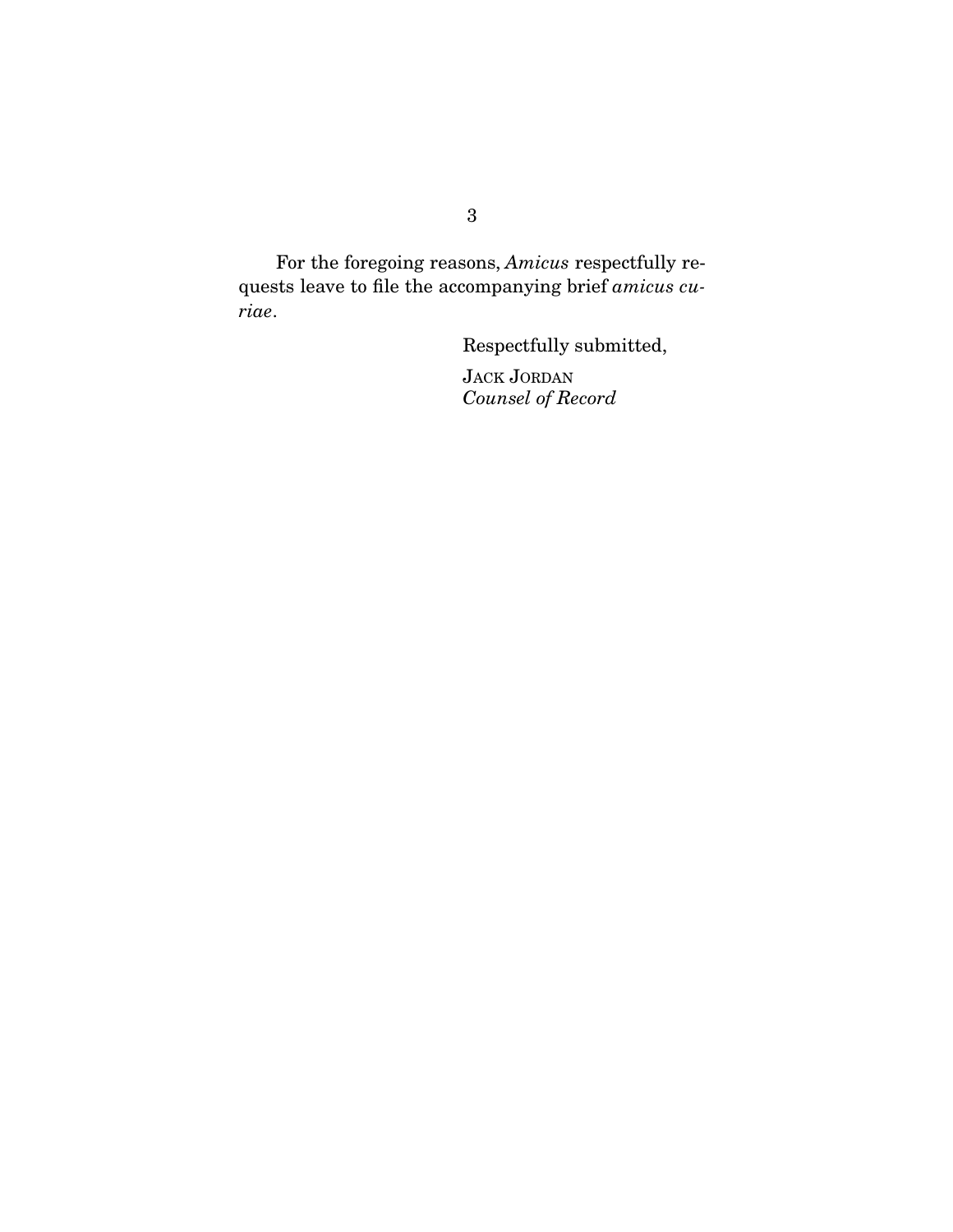# TABLE OF CONTENTS

| INTEREST OF AMICUS CURIAE                                                                                                                                               |    |
|-------------------------------------------------------------------------------------------------------------------------------------------------------------------------|----|
|                                                                                                                                                                         |    |
| REASONS FOR GRANTING THE WRIT                                                                                                                                           | 2  |
| I. This Court Should Vigorously Support<br>and Defend the Constitution                                                                                                  | 2  |
| II. This Court Should Emphasize Due Pro-                                                                                                                                | 6  |
| III. This Court Should Support and Defend<br>the First Amendment, People Exercising<br>Rights Thereunder for their Most Im-<br>portant Purposes, and Judges' Ability to |    |
|                                                                                                                                                                         | 10 |
|                                                                                                                                                                         | 26 |

i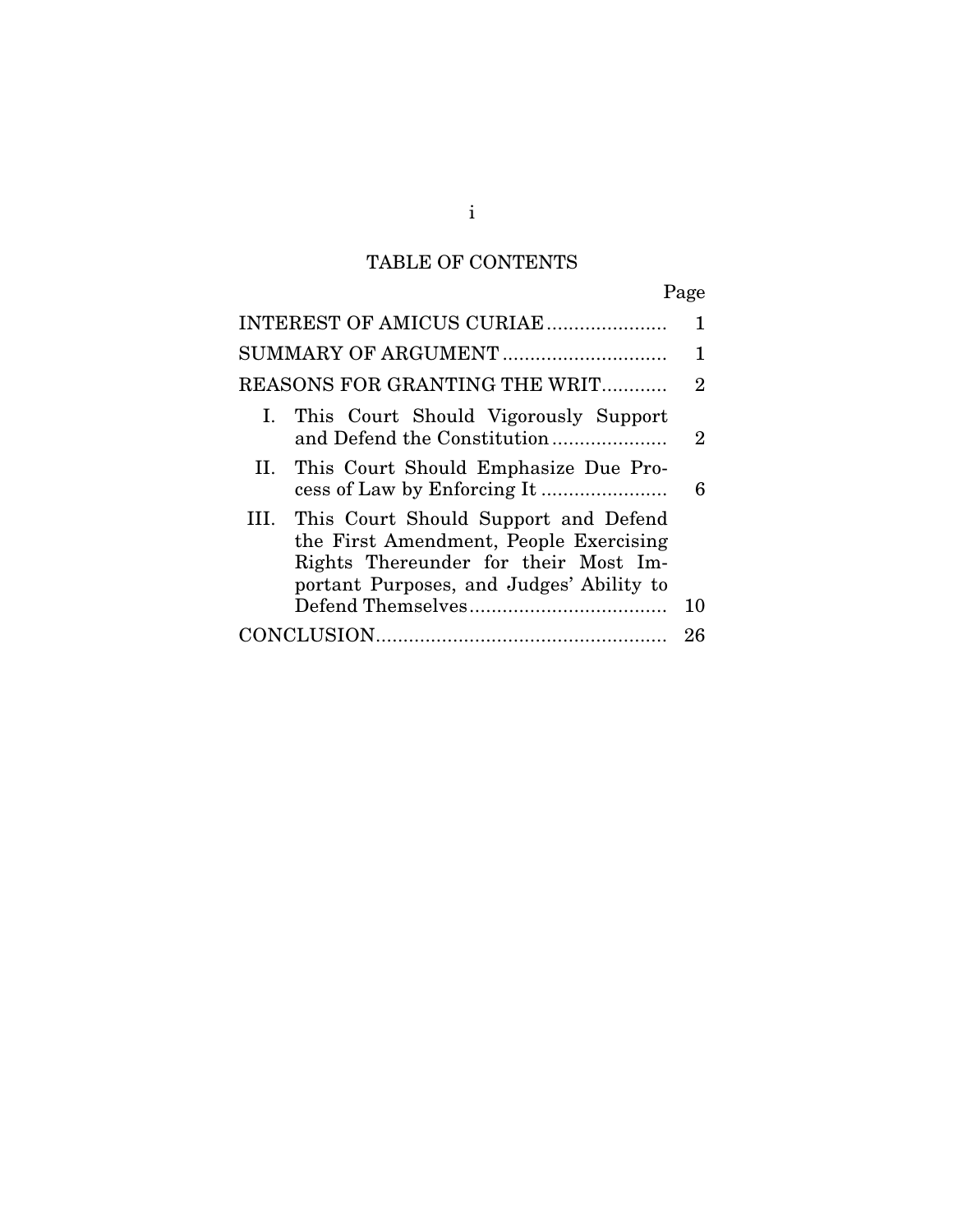# TABLE OF AUTHORITIES

| <b>CASES</b>                                                               |
|----------------------------------------------------------------------------|
| Allentown Mack Sales and Service, Inc. v. NLRB,                            |
| Anderson v. Liberty Lobby, Inc.,                                           |
| Ashcroft v. Iqbal,                                                         |
| Bank Markazi v. Peterson,                                                  |
| Blonder-Tongue Laboratories, Inc. v.<br>University of Illinois Foundation, |
| Boyd v. United States,                                                     |
| Bridges v. California,<br>314 U.S. 252 (1941)  14, 17, 18, 19, 24          |
| Butz v. Economou,                                                          |
| Chapman v. California,                                                     |
| Cohens v. Virginia,                                                        |
| Coleman v. Thompson,                                                       |
| Craig v. Harney,                                                           |

ii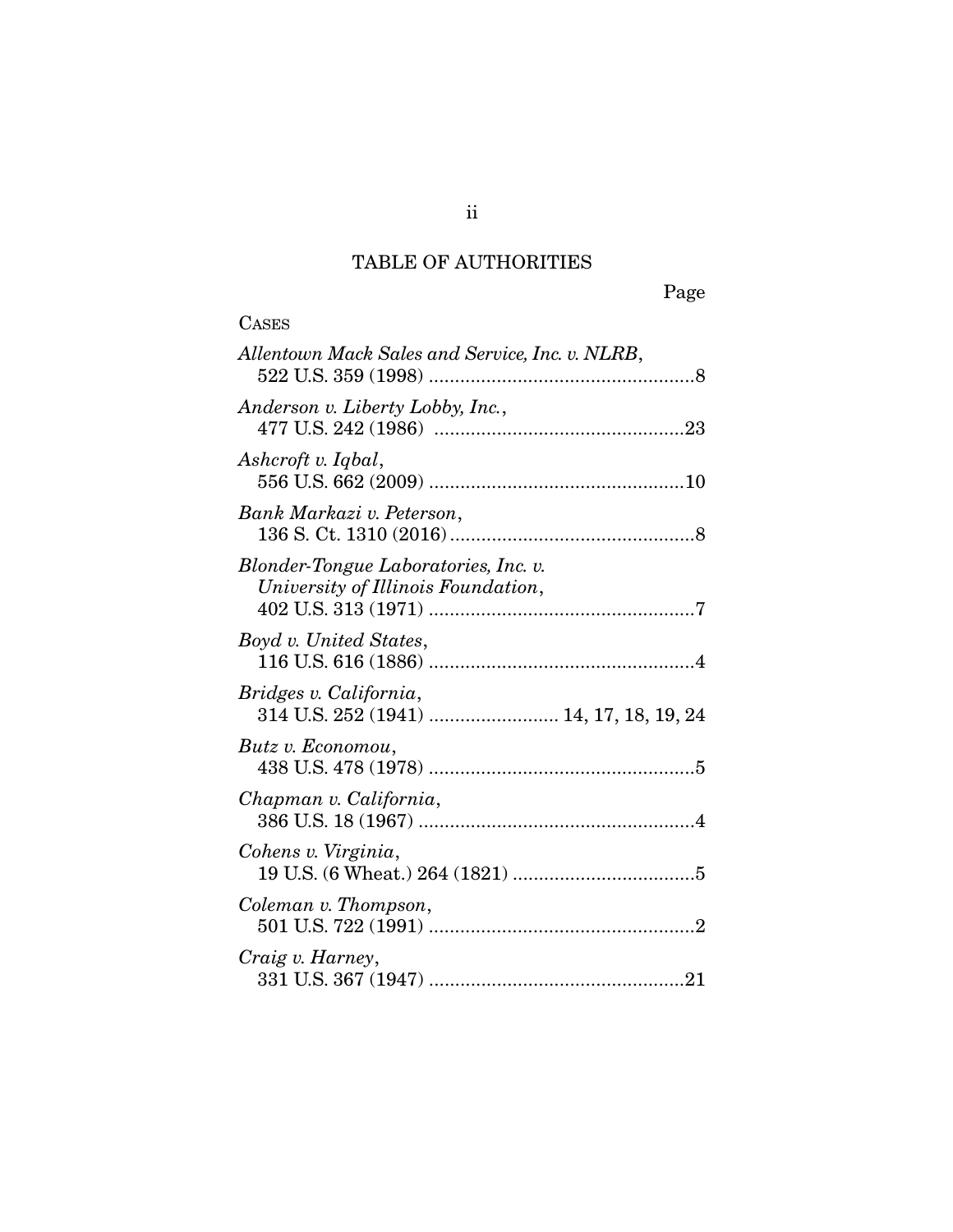# TABLE OF AUTHORITIES—Continued

| Page                                            |
|-------------------------------------------------|
| Etting v. U.S. Bank,                            |
| Foman v. Davis,                                 |
| Garrison v. Louisiana,                          |
| Gentile v. State Bar of Nev.,                   |
| Gill v. Whitford,                               |
| In re Oliver,                                   |
| Lee v. Florida,                                 |
| Liljeberg v. Health Services Acquisition Corp., |
| Marbury v. Madison,                             |
| Miranda v. Arizona,                             |
| N.A.A.C.P. v. Button,                           |
| New York Times Co. v. Sullivan,                 |
| Pennekamp v. Florida,                           |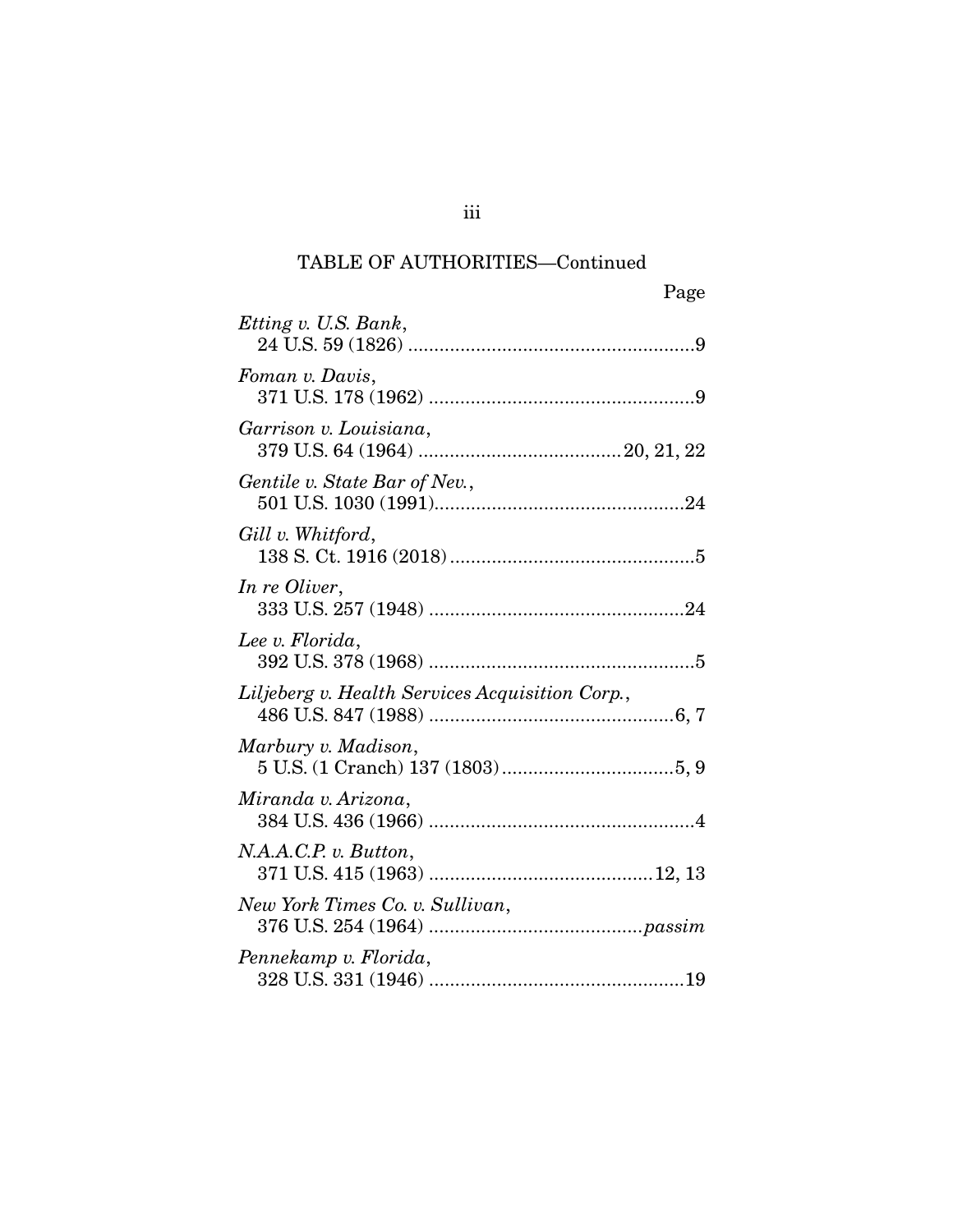# TABLE OF AUTHORITIES—Continued

|                              | Page |
|------------------------------|------|
| Planned Parenthood v. Casey, |      |
| Rucho v. Common Cause,       |      |
| United States v. Will,       |      |
| Vieth v. Jubelirer,          |      |
| W. & A.R.R. v. Henderson,    |      |
| Whitney v. California,       |      |

# CONSTITUTIONS AND STATUTES

| U.S. Constitution                           |
|---------------------------------------------|
|                                             |
|                                             |
|                                             |
|                                             |
|                                             |
|                                             |
|                                             |
| Constitution, Commonwealth of Puerto Rico11 |
|                                             |
|                                             |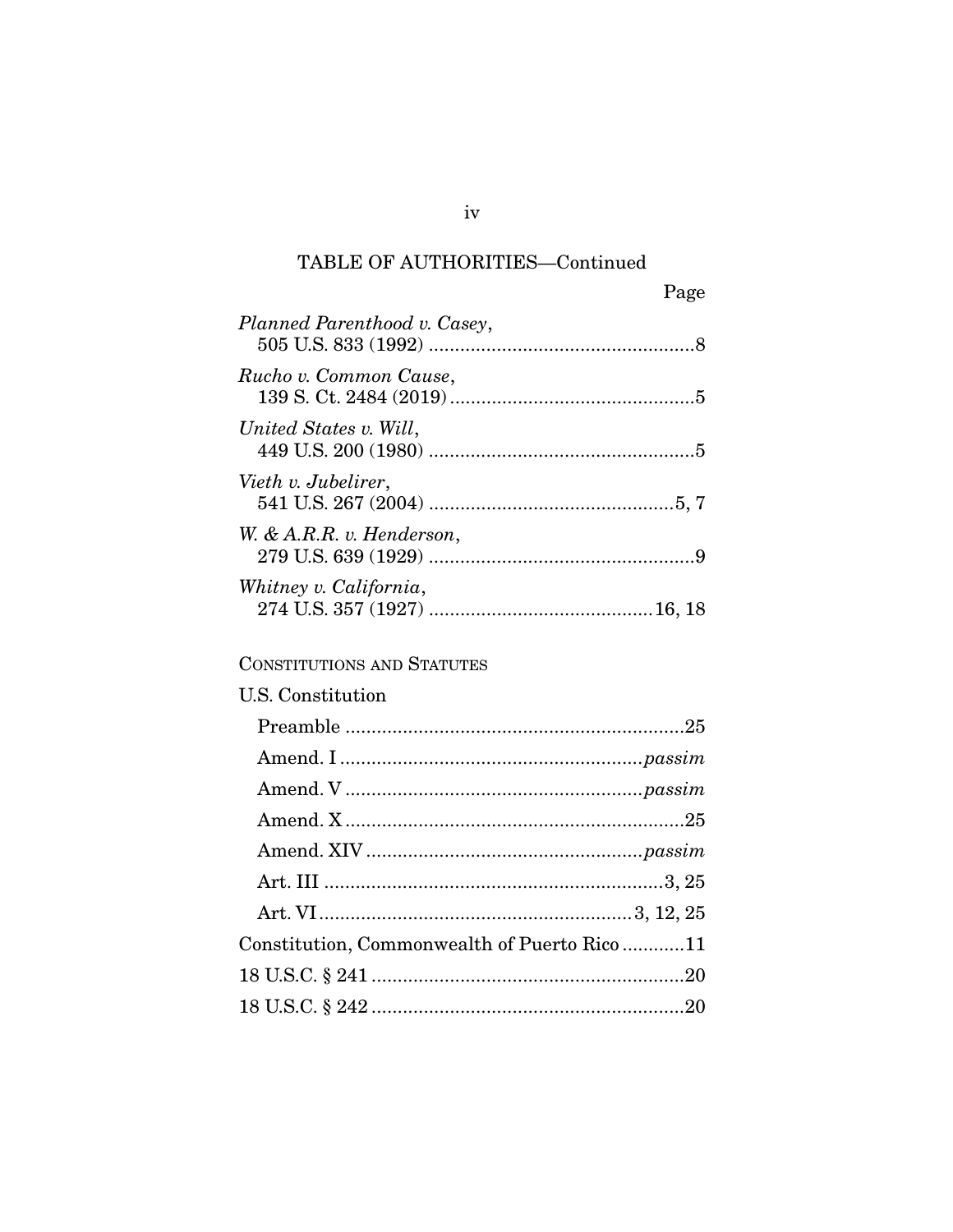# TABLE OF AUTHORITIES—Continued

| Page |
|------|
|      |
|      |
|      |

OTHER AUTHORITIES

| The Federalist Papers, Bantam ed. 20033, 4     |
|------------------------------------------------|
| The Federalist No. 78 (Alexander Hamilton)3, 8 |
| The Federalist No. 81 (Alexander Hamilton)8    |

v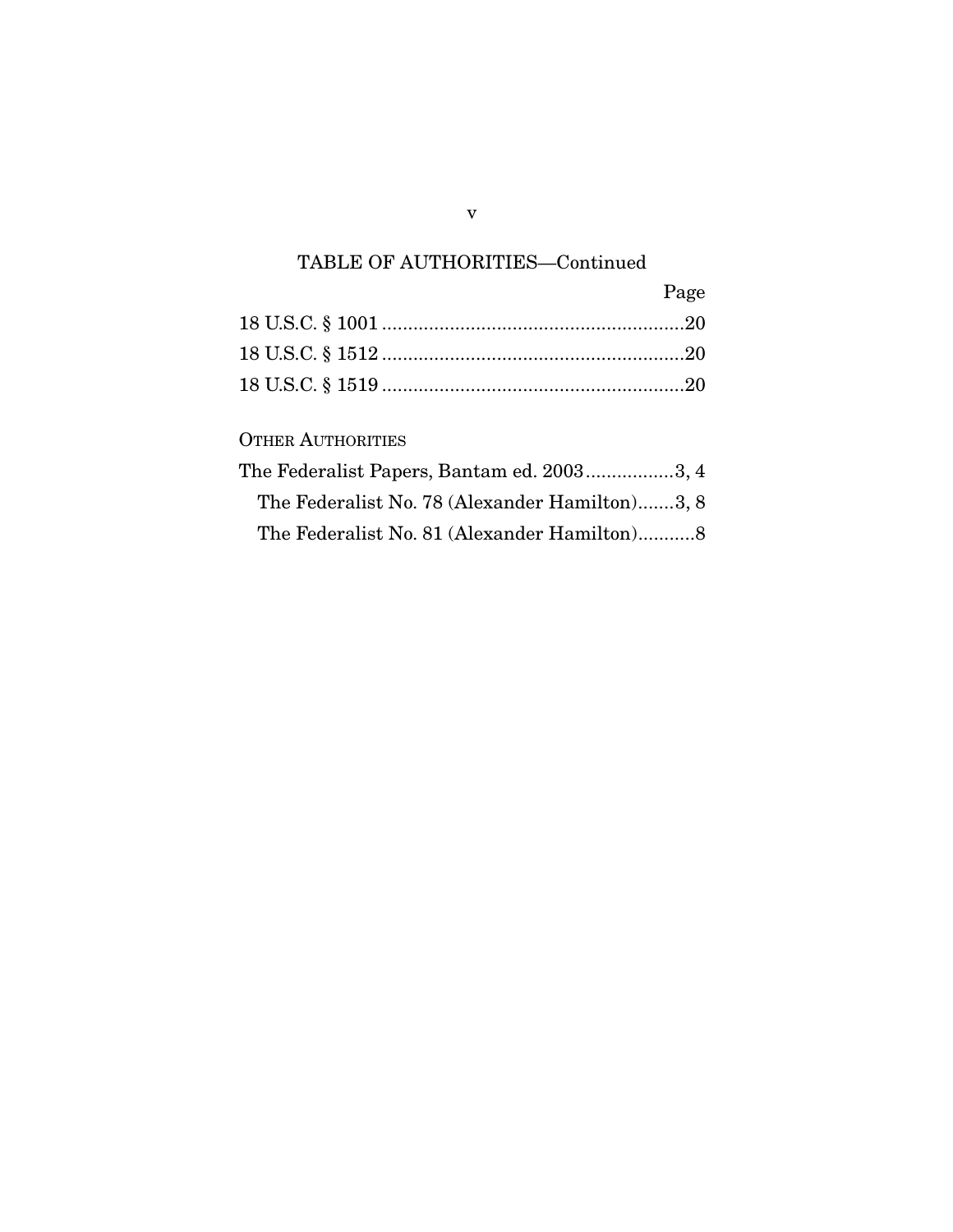#### **INTEREST OF AMICUS CURIAE**<sup>1</sup>

Amicus curiae is a lawyer who was a soldier. For many years, Amicus and people he represents supported and defended our country and Constitution by risking (and some gave) life and limb in conflicts around the world. Many gave their health and happiness. Now, in American courts, Amicus is profoundly personally and professionally committed to supporting and defending the Constitution and those who support it.

### **SUMMARY OF ARGUMENT**

--------------------------------- ♦ ---------------------------------

This Court should grant the Petition to defend the Constitution and this Court's precedent and litigants' rights thereunder. When clear controlling language in the Constitution and this Court's precedent is presented to courts who ignore both, they effectively render both merely advisory. When they do so, they earn very harsh criticism. When they use overbroad and vague rules or rulings to justify withholding information and concealing evidence about court processes, they obstruct criticism, discussion and reform, as well as judges' defenses against unjustified criticism. No such conduct is Constitutional.

<sup>1</sup> Counsel of record for all parties received timely notice of the intent to file this brief under Rule 37(b). No Respondent consented to the filing of this brief. No one but amicus curiae authored any part of this brief or contributed any money that was intended to or did fund preparing or submitting this brief.

--------------------------------- ♦ ---------------------------------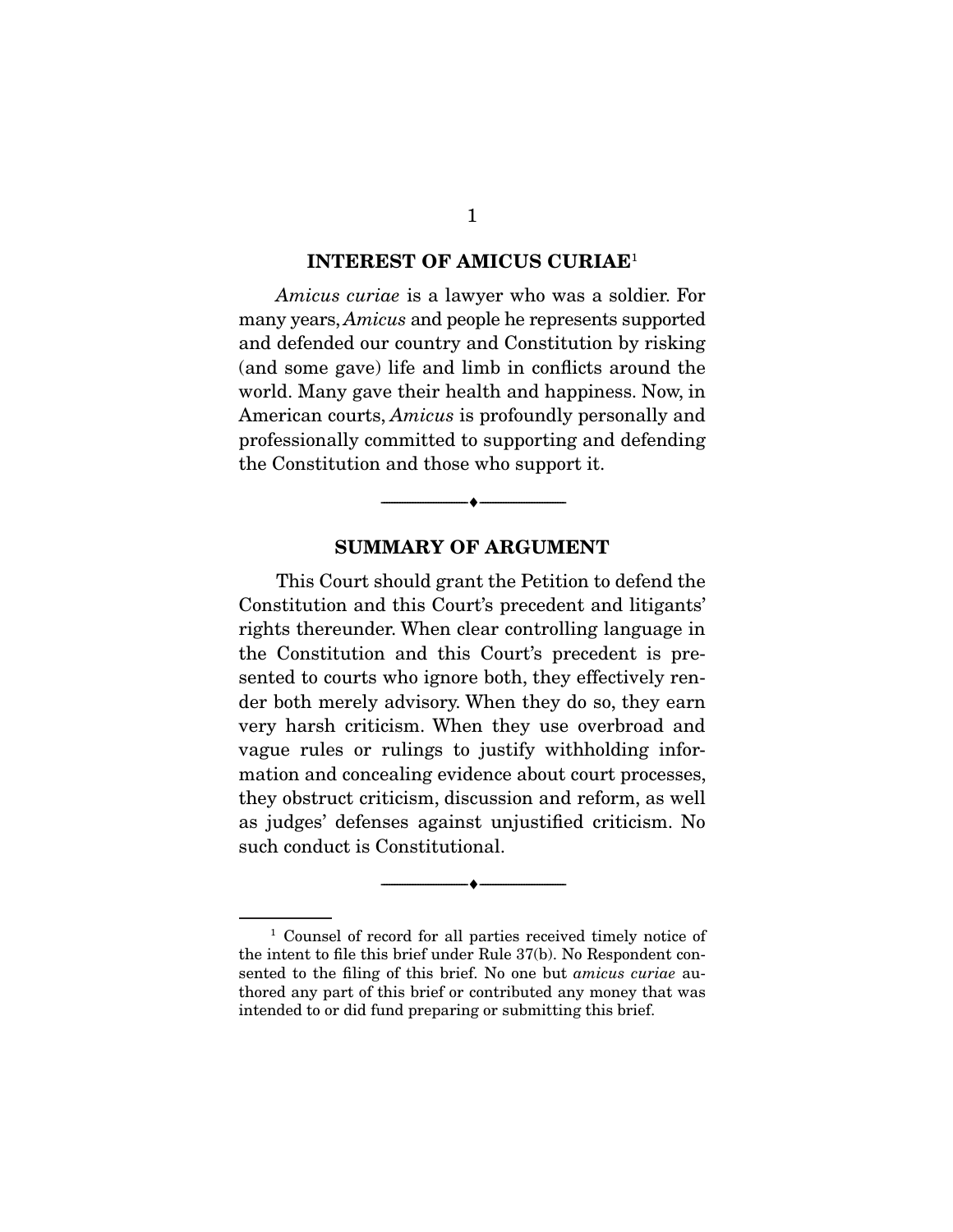#### **REASONS FOR GRANTING THE WRIT**

## **I. This Court Should Vigorously Support and Defend the Constitution.**

This Court repeatedly has emphasized that "if the same judgment would be rendered by" another "court after" this Court "corrected its views of federal laws" or the Constitution, then this Court's "review could amount to nothing more than an advisory opinion." Coleman v. Thompson, 501 U.S. 722, 729 (1991). That happened here and it happens in many cases and appeals.

 Here, the majority below decided (or willfully failed to decide) important federal questions in a manner that irrefutably conflicted with clear commands in the Constitution and this Court's precedent. The majority so far departed from the accepted course of judicial proceedings as to call for an exercise of this Court's supervisory power. The highest court in a U.S. territory flouted this Court's clear and controlling precedent. See Pet. at 13-14. Cf. App. 137a-138a, 145a-146a, 149a, 178a (presenting such precedent). In multiple respects, it clearly violated even the plain language of the Constitution. Knowingly allowing such conduct would (and does in the eyes of many judges) essentially render even the Constitution advisory.

 The Constitution repeatedly emphasized that courts and judges have no power to do what they irrefutably did here. Only "[t]his Constitution" and "the Laws" and "Treaties" of "the United States, shall be supreme Law of the Land" and all "Judges in every State shall be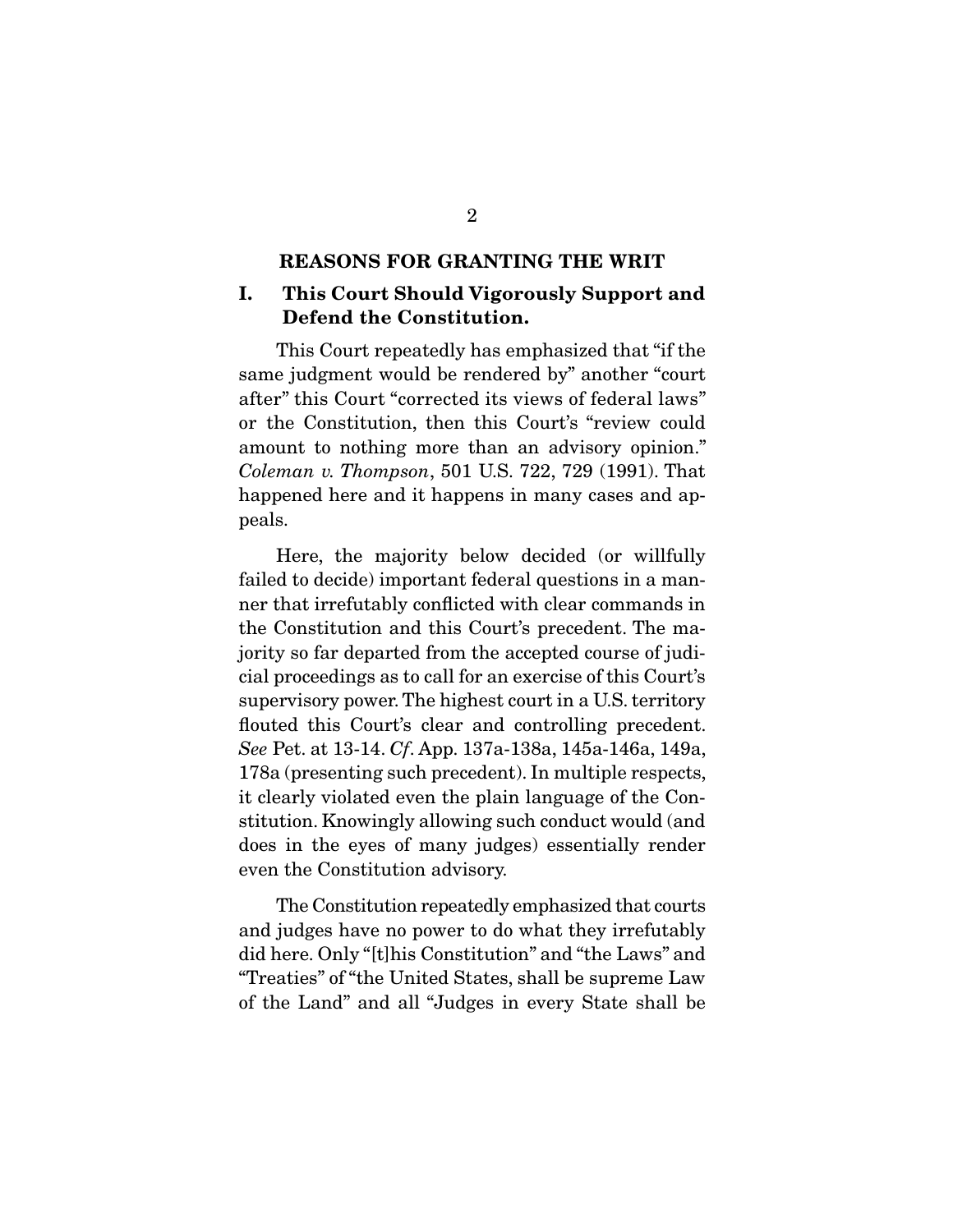bound thereby" despite "any Thing in the Constitution or Laws of any State to the Contrary." U.S. Const. Art. VI, cl. 2. Absolutely "all executive and judicial Officers, both of the United States and of the several States" are "bound" to "support this Constitution."  $Id.$ , cl. 3.

 The Constitution caused the creation of the supreme supporter of the supreme Law of the Land by ensuring that "[t]he judicial Power of the United States, shall be vested in" only "one supreme Court," to which all other courts necessarily are "inferior" regarding application and construction of the Constitution. Art. III, § 1. It emphasized that "[t]he judicial Power" vested in this Court "shall extend to all Cases, in Law and Equity, arising under this Constitution." Id. § 2. This clearly is such a case.

 "No person" whatsoever may "be deprived" by any court or judge "of life" or any "liberty" or any "property, without due process of law." Amend. V. "No state" employee may "make or enforce any law which shall abridge" Americans' "privileges or immunities; nor shall any State" employee "deprive any person of life" or any "liberty" or any "property, without due process of law; nor deny to any person" at least substantially "equal protection of the laws." Amend. XIV, § 1.

 As was emphasized to rally support for ratifying the Constitution, our Constitution and systems of justice and government were founded on the premise and promise that all federal courts (and especially this Court) would be "guardians of the Constitution." The Federalist No. 78, p. 477 (Alexander Hamilton) (The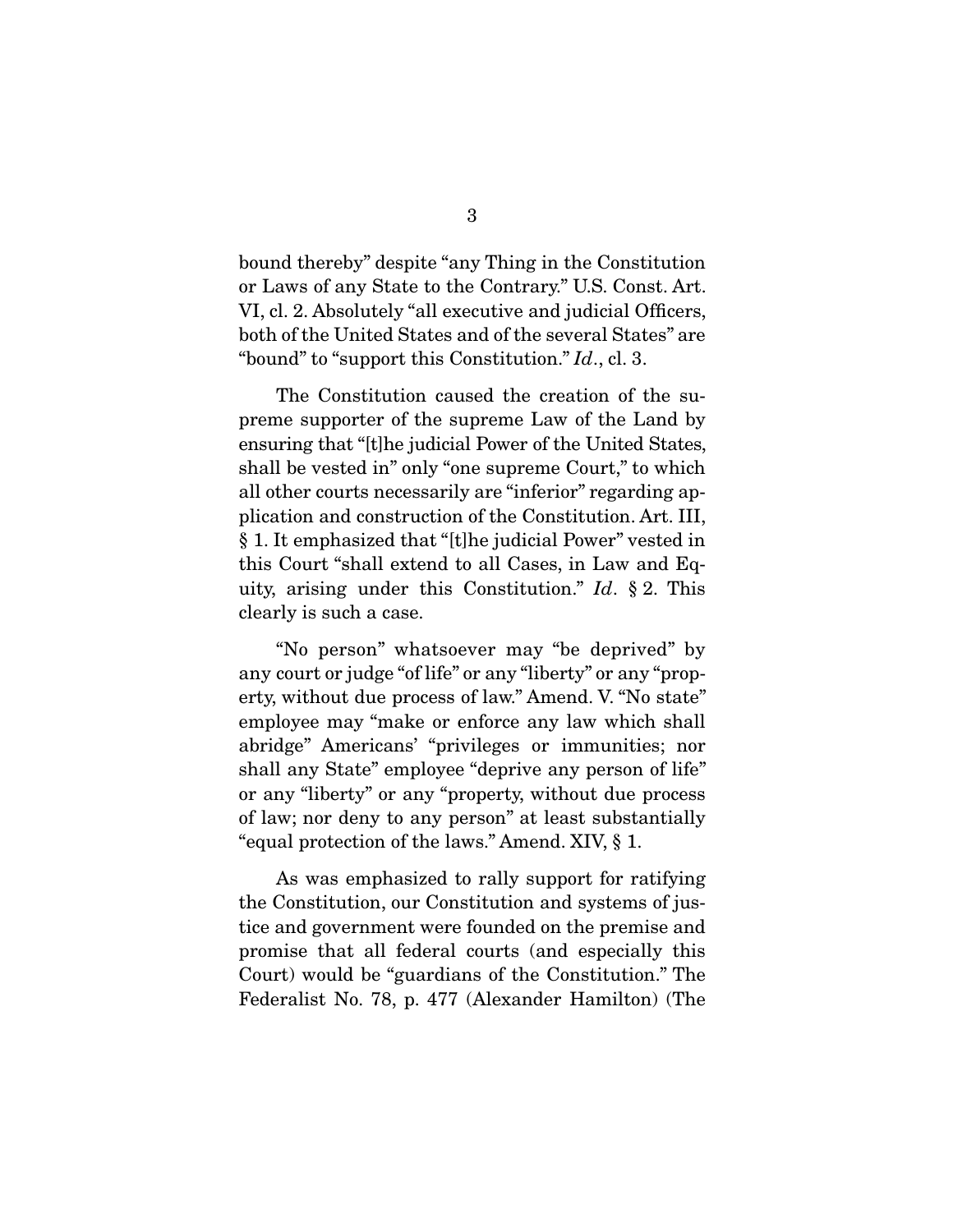Federalist Papers, Bantam ed.2003). This Court emphasized that such proposition also was "championed in the Congress by James Madison, who" strongly supported prompt amendment of the Constitution by assuring "the Congress that" the first ten amendments would make "federal courts" the "guardians of those rights" that were "rooted in the Bill of Rights." Chapman v. California, 386 U.S. 18, 21 (1967) (citation omitted).

 The Bill of Rights was specially designed to make courts "an impenetrable bulwark against every assumption of power" to "resist every encroachment upon rights expressly stipulated for in the Constitution by the declaration of rights."  $Id.$ , n.4 (citation omitted). So this Court has long and repeatedly emphasized that "[i]t is the duty of [all] courts to be watchful for the constitutional rights of the citizen, and against any stealthy encroachments thereon." Boyd v. United States, 116 U.S. 616, 635 (1886). Accord Miranda v. Ar- $\alpha$ , 384 U.S. 436, 459 (1966). That principle necessarily applies even when a constitutional violation appears in its "mildest and least repulsive form," Boyd at 635, because "unconstitutional practices get their first footing" precisely by "silent approaches and slight deviations from legal modes of procedure," Miranda at 459 quoting Boyd at 635. In fact, however, judges like those at issue here perpetrate many flagrant encroachments on citizens' constitutional rights. See Sections II, III, below.

 A judge knowingly violating his oath to support the Constitution is "worse than solemn mockery."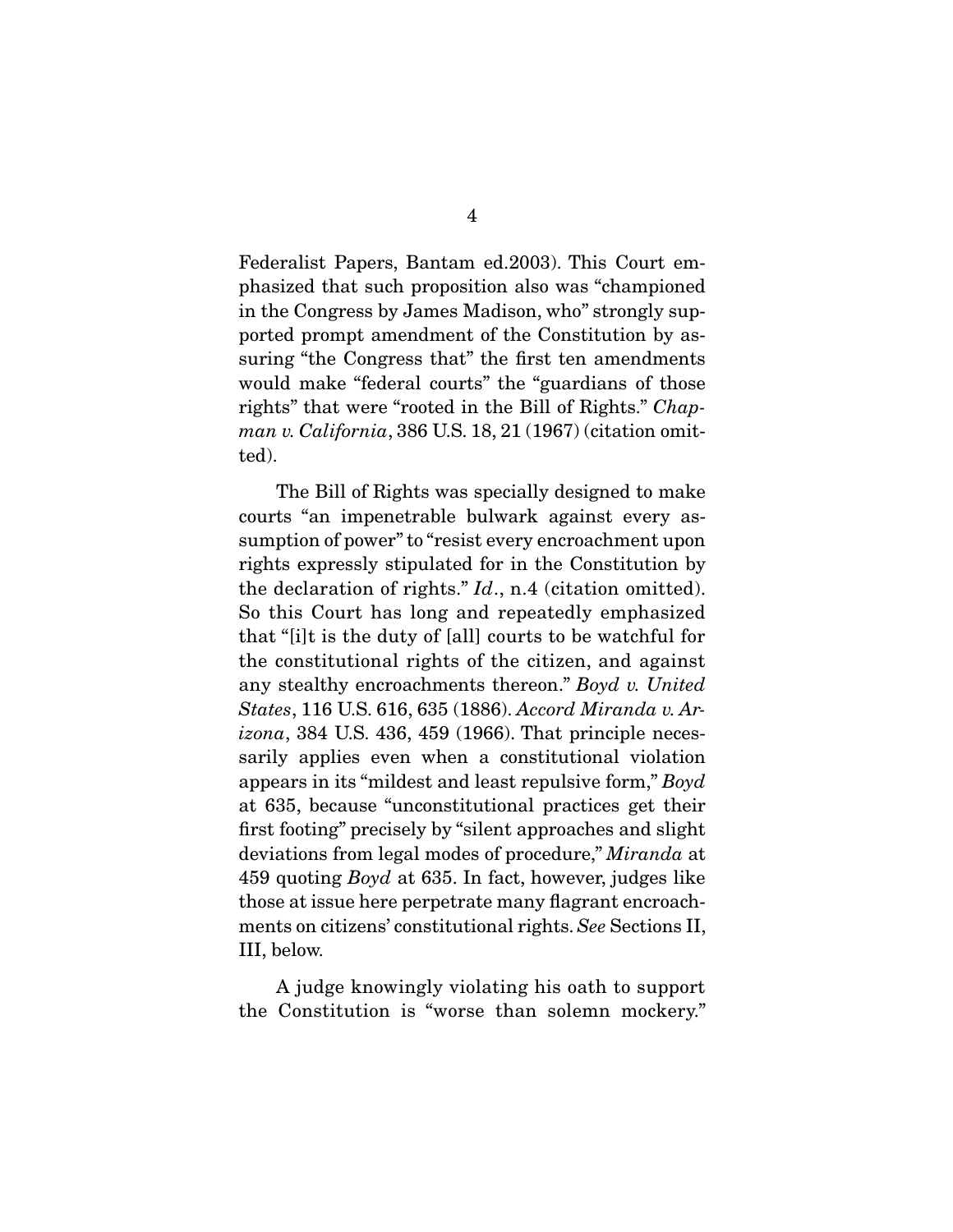Marbury v. Madison, 5 U.S. (1 Cranch) 137, 180 (1803) (Marshall, C.J.). Two Chief Justices writing for two unanimous Courts emphasized that judges who "usurp" a power "not given" in the Constitution (by knowingly violating the law or the Constitution) commit "treason to the Constitution." United States v. Will, 449 U.S. 200, 216, n.19 (1980) (Burger, C.J.) quoting Cohens v. Virginia, 19 U.S. (6 Wheat.) 264, 404 (1821) (Marshall, C.J.).

 Every court with the authority to do so is responsible for ensuring that the "Judiciary respects" the "proper—and properly limited—role of the courts in a democratic society." Gill v. Whitford, 138 S. Ct. 1916, 1929 (2018). "Under our Constitution no court" may "serve as an accomplice in the willful transgression of " the law or the Constitution. Lee v. Florida, 392 U.S. 378, 385-86 (1968). Federal "judicial Power" was "created by Article III" of "the Constitution" so it clearly "is not" and cannot be "whatever judges choose to do." Vieth v. Jubelirer, 541 U.S. 267, 278 (2004). "One of the most obvious limitations" is that "judicial action must be governed by standard, by rule." Id. Accord Rucho v. Common Cause, 139 S. Ct. 2484, 2507 (2019). "No man in this country is so high that he is above the law. No officer of the law may set that law at defiance with impunity. All the officers of the government from the highest to the lowest, are creatures of the law, and are bound to obey it." Butz v. Economou, 438 U.S. 478, 506 (1978).

 The Constitution needs and requires more than mere assertions and assurances. It needs to be defended by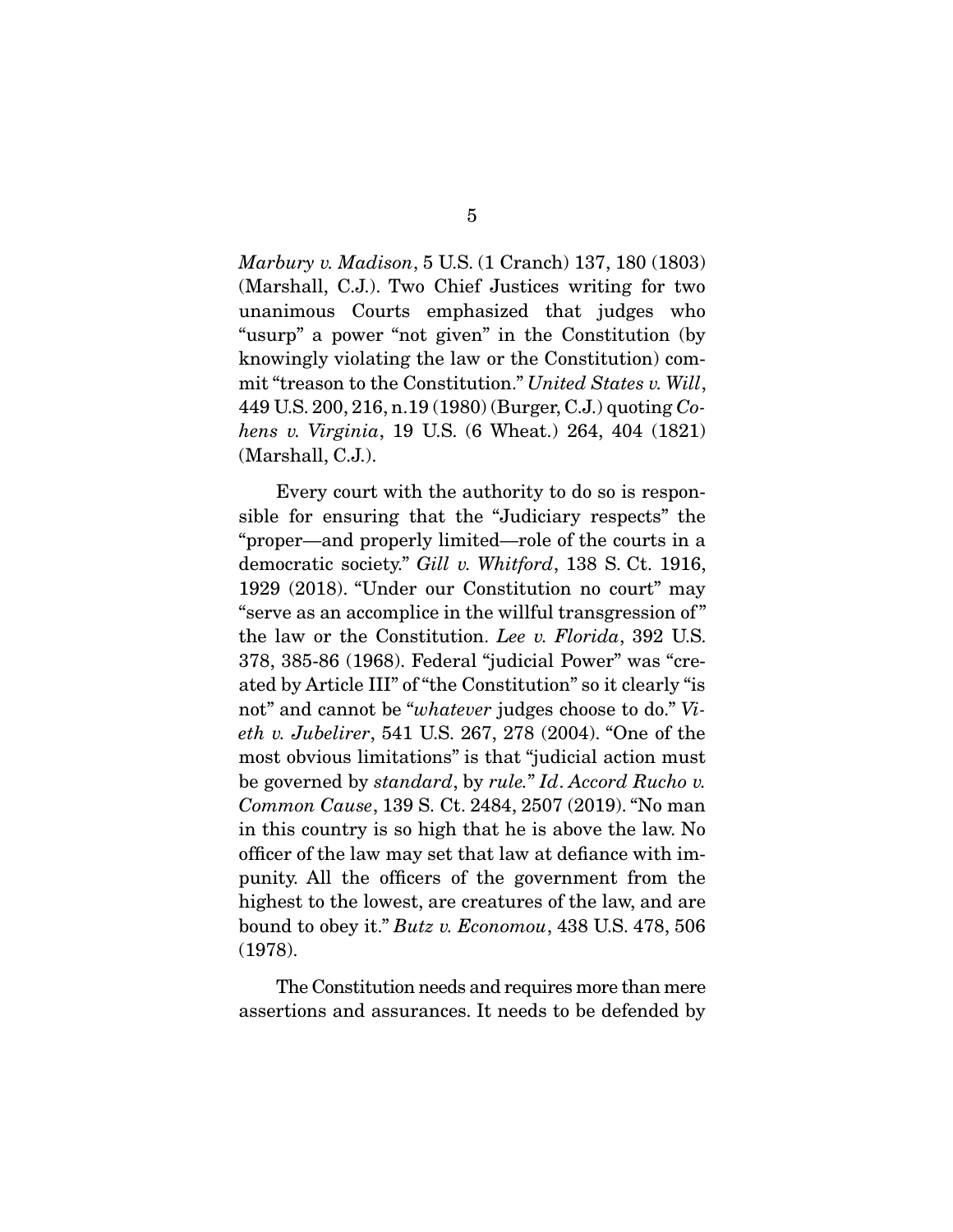a strong Court that consistently corrects clear constitutional violations by judges. It needs clear, consistent support to ensure that justice is more than just a word and judges do not treat this Court's precedent as merely advisory. It needs this Court to consistently grant petitions such as the instant Petition. Otherwise, the judicial power of the United States will not extend to some of the most important and profound controversies involving the government, people and Constitution of the United States.

## **II. This Court Should Emphasize Due Process of Law by Enforcing It.**

A court inferior to this Court deprived Americans of crucial liberties without due process of law in multiple respects that are vital to the legitimacy and perception of legitimacy of courts and judicial conduct. First, without applying or complying with the First Amendment and U.S. Supreme Court precedent thereunder, the court violated rights guaranteed by Articles III and VI and the First, Fifth and Fourteenth Amendments by purporting to authorize courts to conceal information about court operations of great and urgent public interest. Cf. Pet. at 13; Section III, below. Second, the court accomplished the foregoing by withholding information that courts must and should include in their justifications of their actions. Cf. Pet. at 13.

 Each court "must continuously bear in mind that to perform its high function in the best way justice must satisfy the appearance of justice." *Liljeberg v.*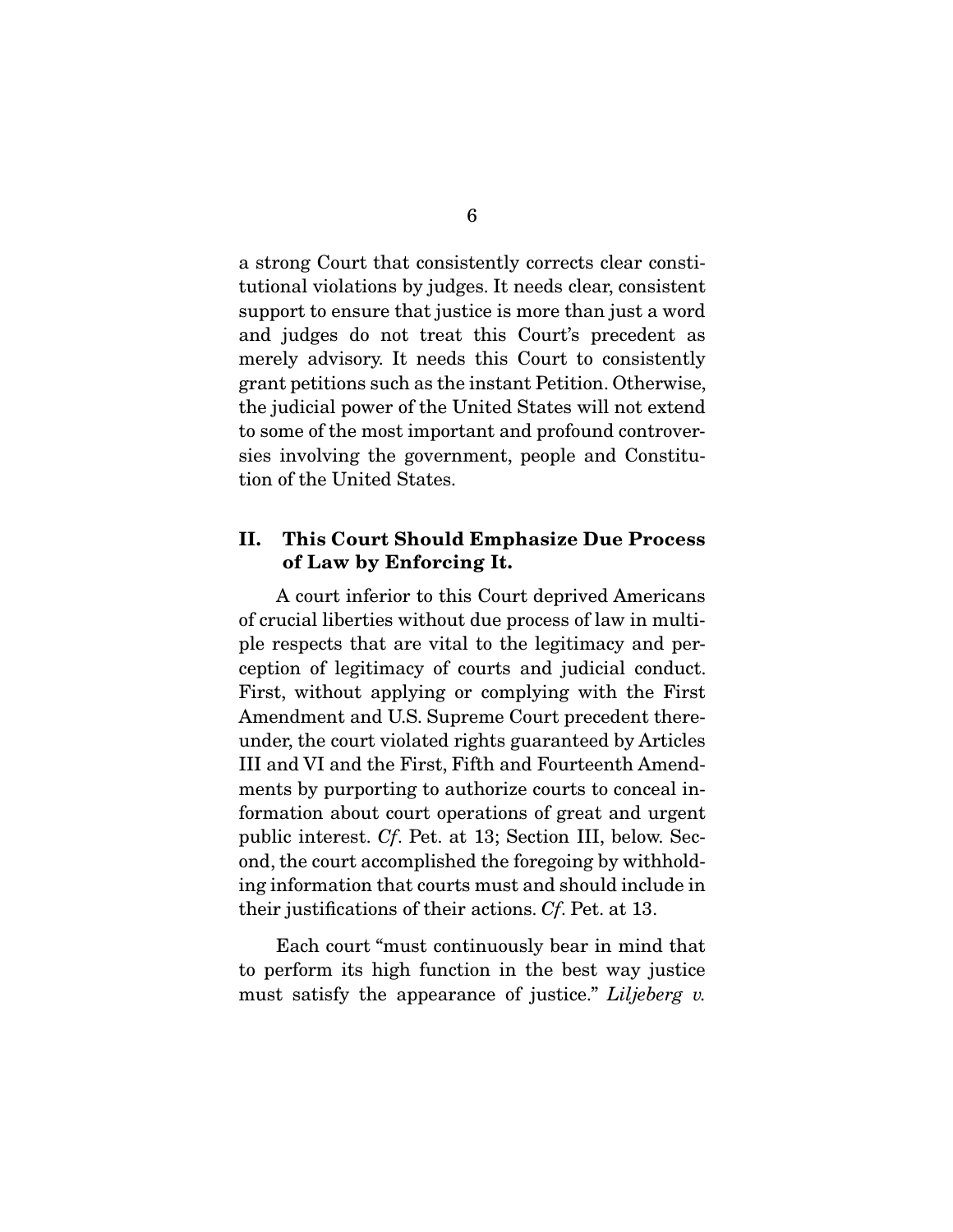Health Services Acquisition Corp., 486 U.S. 847, 864 (1988) (cleaned up). There can be no appearance of justice if the controlling legal authorities do not even appear in a court's decision.

 Judges also must "promote confidence in the judiciary by avoiding even the appearance of impropriety whenever possible." *Id.* at 865. Judges who fail to support their decisions by stating and applying controlling legal authorities clearly are not avoiding "the appearance of impropriety." Id. They are creating it. Any legal pronouncement "by the courts must be principled, rational, and based upon reasoned distinctions." Vieth, 541 U.S. at 278.

 A judicial decision that is "destitute of any semblance of reason" required by the Constitution relies on tactics "one would suppose to have found" their "way from the gaming-table to the bench." Blonder-Tongue Laboratories, Inc. v. University of Illinois Foundation, 402 U.S. 313, 323 (1971). A decision that does not even state controlling legal authority, or a decision that states controlling legal authority and then fails to apply it, has more in common with confidence games than constitutional court conduct. It relies on little, if anything, more than confidence that judges have applied the law to the evidence and complied with the law and the Constitution. Cf. e.g., App. 9a ("We are confident"); App. 87a ("confidence in a process").

 Certainly, judges knowingly violating controlling provisions of law and the Constitution and flouting this Court's precedent perpetrate "violent" and "evil"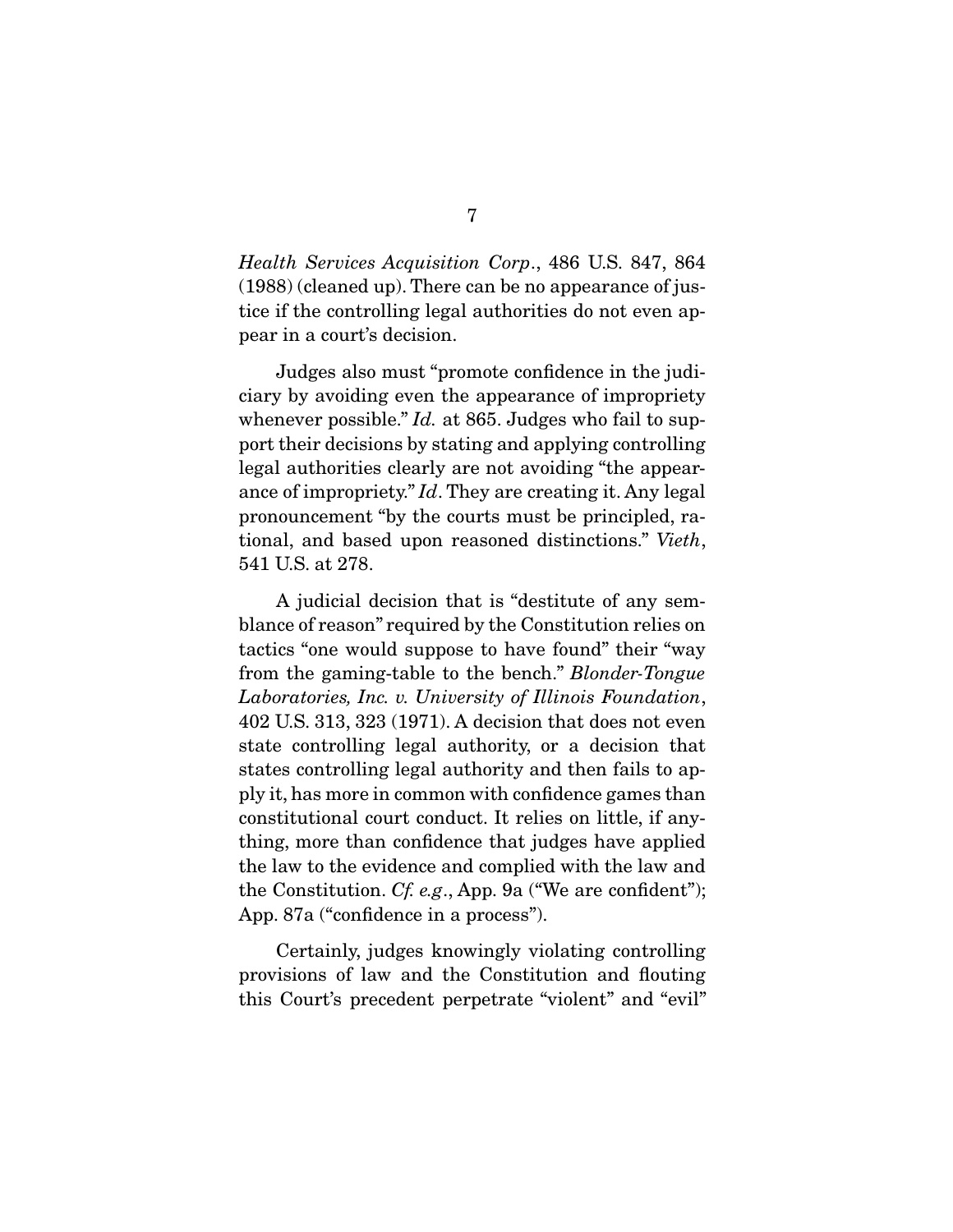attacks on the Constitution, this Court and their own courts. Allentown Mack Sales and Service, Inc. v. NLRB, 522 U.S. 359, 374-75 (1998). It "is hard to imagine a more violent breach of" judges' duties to such institutions "than" knowingly "applying a rule of primary conduct" that "is in fact different from the rule or standard formally announced." Id. at 374. It is "evil" for judges to knowingly "appl[y] a standard other than the one" that the law, the Constitution or this Court's precedent "enunciates." Id. at 375. Each judge and court must "apply in fact the clearly understood legal standards that" that the law, the Constitution or this Court's precedent "enunciates in principle." Id. at 376.

 A "decision without principled justification would be no judicial act at all." Planned Parenthood v. Casey, 505 U.S. 833, 865 (1992). A court's "legitimacy depends on making legally principled decisions [explained in a manner] sufficiently plausible to be accepted" as constitutional. Id. at 866. "The courts must declare the sense of the law." The Federalist No. 78 at 476. That is what "jurisdiction" means: the court "pronounces the law." The Federalist No. 81 (Alexander Hamilton)  $(1788)$  at 498. See also id., n.3 ("jurisdiction" is a "compound" of jus and dictio meaning "a speaking or pronouncing of the law".

 "Article III of the Constitution establishes an independent Judiciary" with the "duty" to "say what the law is" in "particular cases and controversies." Bank Markazi v. Peterson, 136 S. Ct. 1310, 1322-23 (2016). "It is emphatically" the "duty of " judges "to say what the law is," not disregard or violate the law, much less the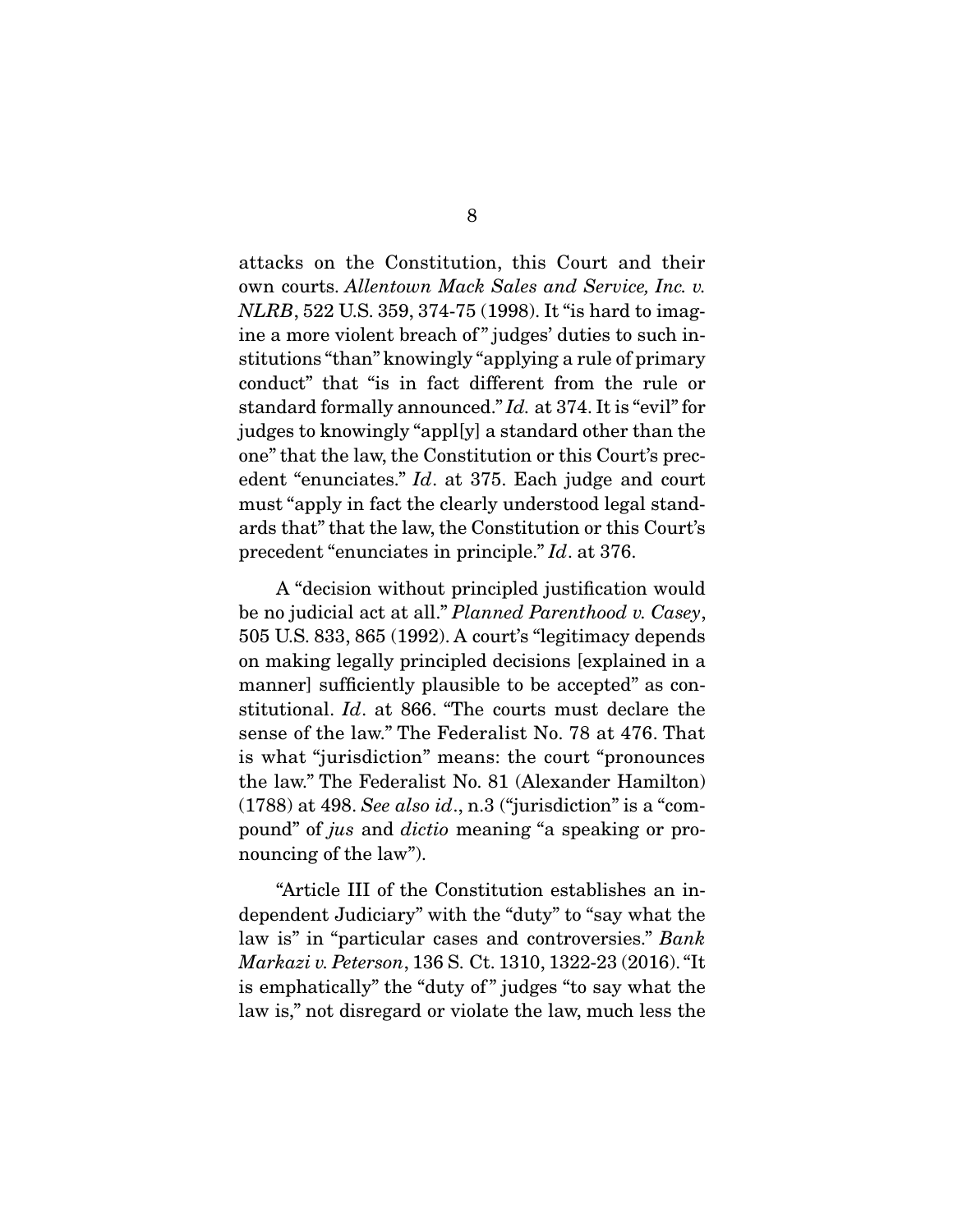Constitution. Marbury, 5 U.S. at 177. Each "Judge" is "required to declare" and apply "the law." *Etting v. U.S.* Bank, 24 U.S. 59, 75 (1826) (Marshall, C.J.). If a "Judge proceeds to state the law, and states it erroneously, his opinion ought to be revised; and if it can have had any influence on the" judgment, then the judgment "ought to be set aside." Id. So if a court "refuse[s] to give an opinion on" a particular "point," parties "may except to the refusal, which exception will avail" them if they show "that the question was warranted" and "that the opinion" requested "ought to have been given." Id.

 Under the Constitution, "fiat may not take the place of fact in the judicial determination of issues involving life, liberty, or property." W. & A.R.R. v. Henderson, 279 U.S. 639, 642 (1929). An "outright refusal" or willful failure to apply and comply with the First Amendment and this Court's precedent "without any justifying reason appearing for the denial is not an exercise of discretion; it is merely abuse of that discretion and inconsistent with the spirit" and plain language of the Constitution. Foman v. Davis, 371 U.S. 178, 182 (1962).

 Hundreds of years ago—when courts wrote with feathers dipped in ink—Chief Justice Marshall emphasized courts' duty to say what the law is. Now, opinions and legal authorities can be identified, copied and modified rapidly. Many legal issues already have been addressed by some of the greatest minds in history. Such analysis can be applied to many cases with relatively modest variations.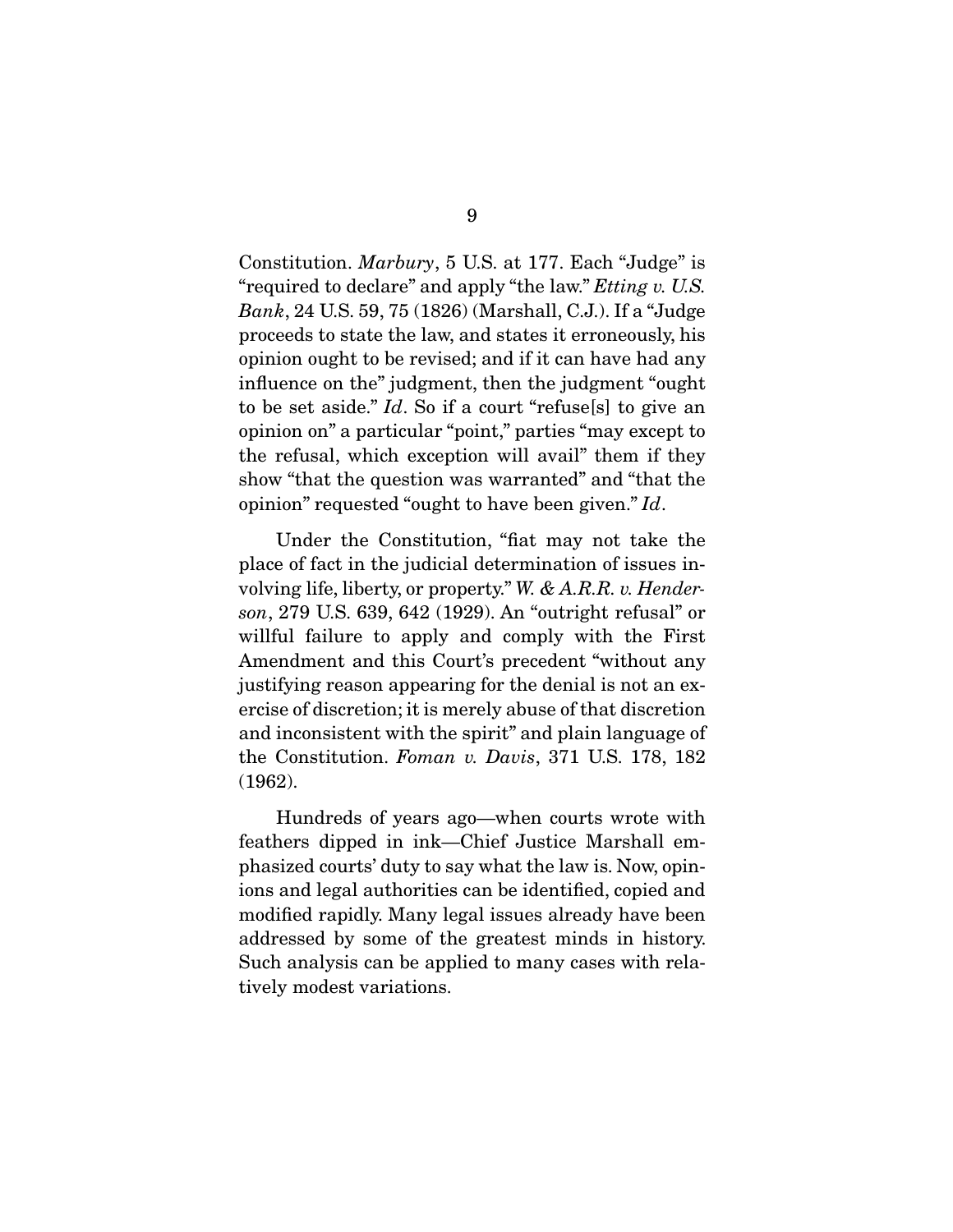Moreover, this country's jurists are among the most intelligent, experienced and articulate in the world. They should say at least as much as a pro se plaintiff, who must—even before discovery—state "sufficient factual matter" to show that a contention "is plausible on its face." Ashcroft v. Iqbal, 556 U.S. 662, 678 (2009). As this Court has emphasized repeatedly, contentions do not have even "facial plausibility" unless they are supported by "factual content that" at least "allows" a "reasonable inference." Id. The least that courts must and should do is state the controlling legal authorities and expressly decide issues presented consistent therewith. As the Constitution and this Court established and emphasized, courts must state the law and show they applied it.

**III. This Court Should Support and Defend the First Amendment, People Exercising Rights Thereunder for their Most Important Purposes, and Judges' Ability to Defend Themselves.** 

The opacity and secrecy at issue here clearly are not serving any interest of the victim of domestic violence or her family. Cf. App. 123a ¶¶2, 6 (victim's mother requesting access to recordings). The information at issue easily could "be delivered, first to" the victim's surviving "family, so that they have the opportunity to" consider it "beforehand and, if they deem it necessary, alert about any objection to" public release. App. 90a (dissenting opinion of Presiding Judge Oronoz Rodríguez). Instead, the majority very broadly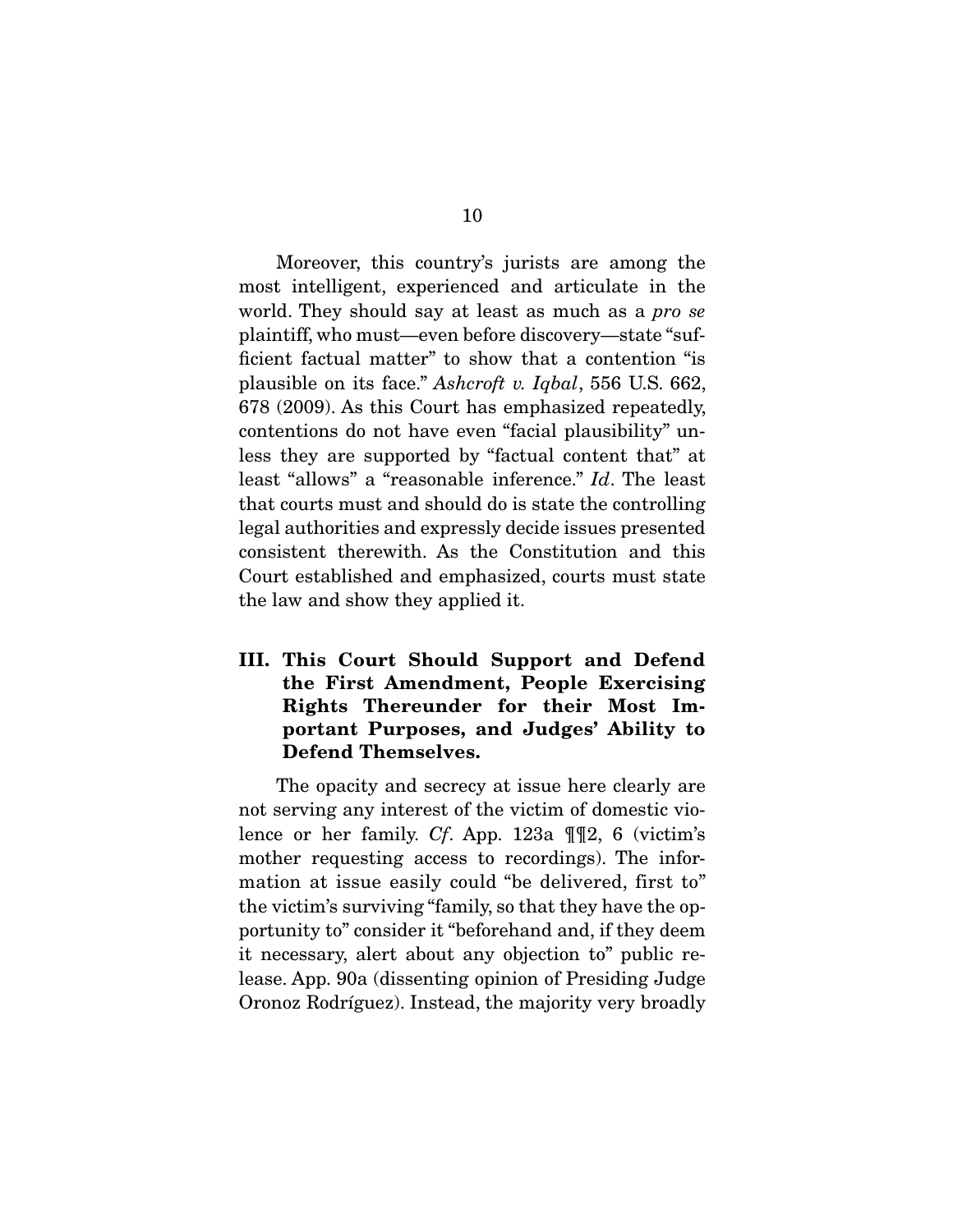emphasized that the information about "the processes in the domestic violence courtrooms" must be withheld, even from victims, "even if " release "is limited or part of " the information "is omitted" and "regardless of who requests" release, *i.e.*, even if all victims or their surviving family request it. App. 1a.

 The foregoing extremely broad ruling irrefutably protects public officials (judges or legislators) from discussion of grievances and potential remedies pertaining to government proceedings. Here, it prevents the victim's family from learning about legal proceedings immediately preceding her death. It prevents future actual or potential victims and their families from learning about the processes that purportedly exist to protect them. In many respects such secrecy is inimical to the interests of all Americans. It irrefutably is inimical to the Constitution. The right of victims and their families to access the type of information at issue is inextricably intertwined with their rights to comment on and seek to improve official conduct and government processes.

 Perhaps of greatest concern, the majority below justified its judgment by broadly and vaguely emphasizing that the "dignity of the human being is inviolable," including "against" any "attacks on" a person's "honor" or "reputation" that the court might consider "abusive." App. 5a quoting Const. P.R. It emphasized that such "inviolability" extremely broadly and vaguely "extends to everything that is necessary for the development and expression of the same." App. 6a quoting Const. P.R.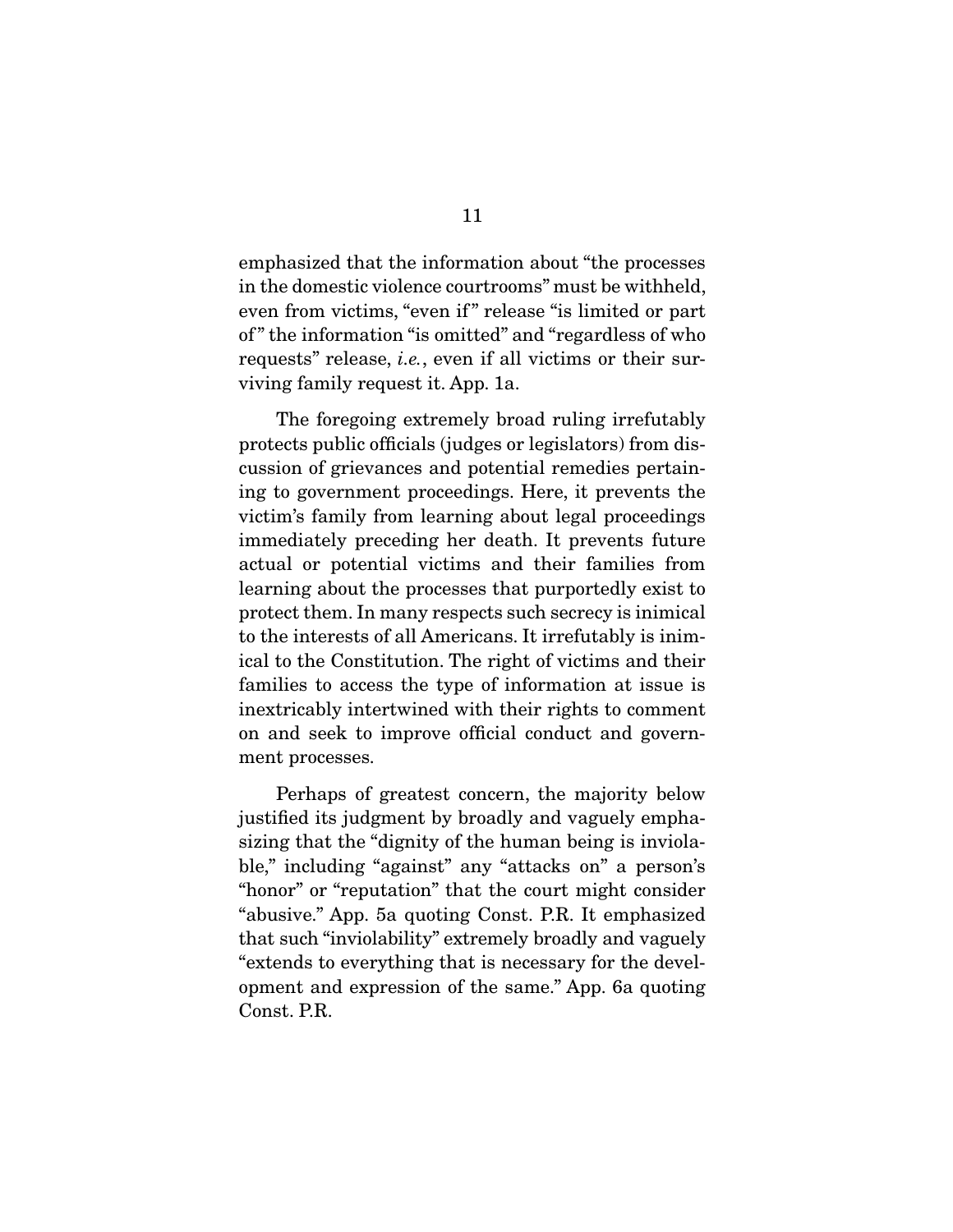The foregoing language at least implied a clearly unconstitutional threat of punishment for exercising First Amendment freedoms. See App. 2a ("threat of [criminal] contempt"). By blocking victims' and their families' access to information about court processes, the majority clearly unconstitutionally implied that it intended to preclude and punish criticism impugning the honor or reputation of judges. No evidence showed that anyone else's honor or reputation might be attacked.

 To justify courts' concealing information about court proceedings, the majority below emphasized and relied on a mere territorial Constitution and statute. See App. 5a-7a. Clearly, no such authority controls regarding the issues the court addressed explicitly or implicitly. Cf. U.S. Const. Art. VI, Amends. I, V, XIV. Reliance on such authorities only accentuated the extreme extent to which the majority's opinion and ruling violated the Constitution and copious precedent of this Court.

 First Amendment "freedoms are delicate and vulnerable," and "supremely precious in our society. The threat of sanctions" or contempt "may deter their exercise almost as potently as the actual application of sanctions." N.A.A.C.P. v. Button, 371 U.S. 415, 433 (1963). Any rule, ruling or "statute broadly curtailing" First Amendment "activity" potentially "leading to litigation" or other petitioning "may easily become a weapon of oppression," and its "mere existence could well freeze out of existence all such activity." Id. at 436.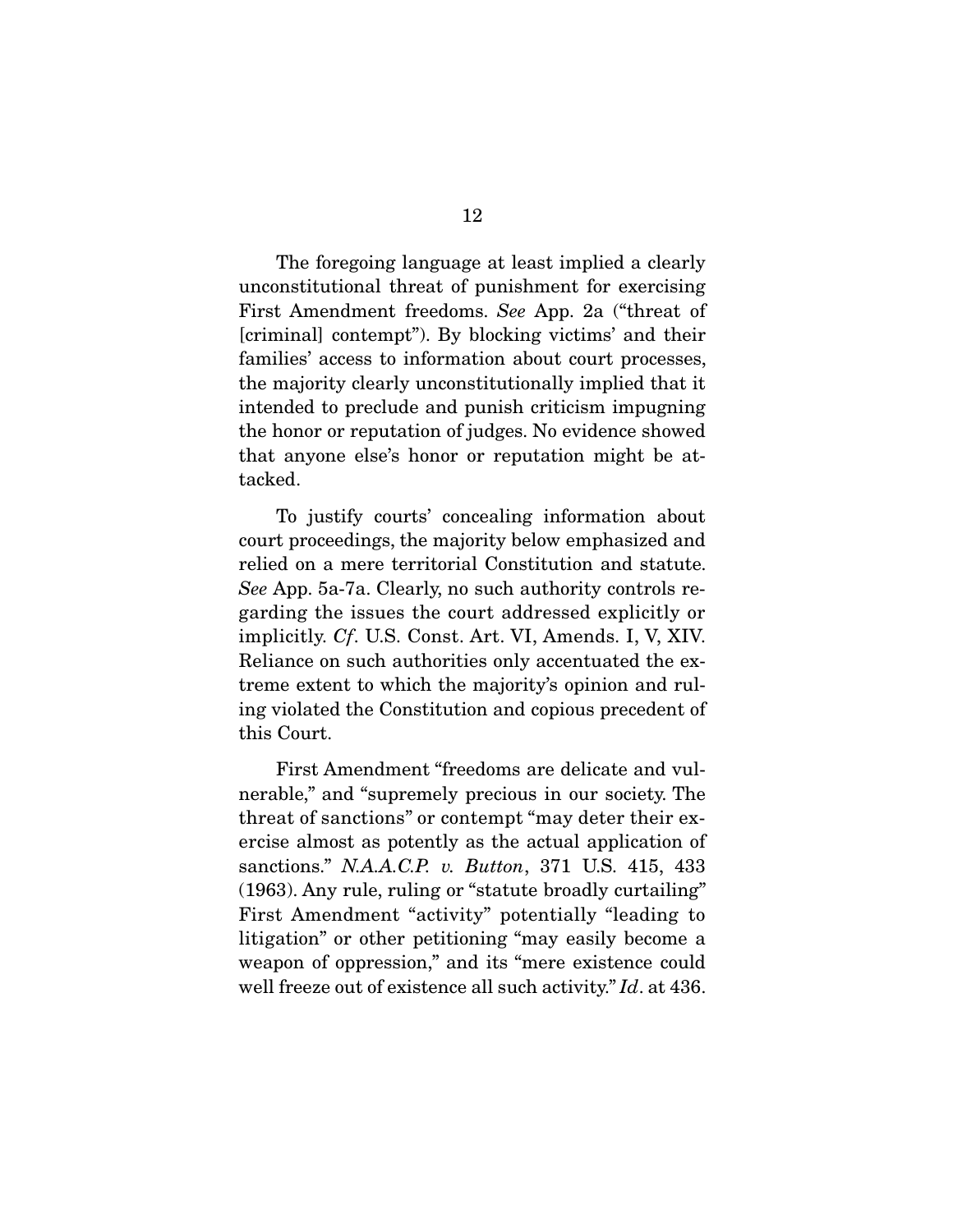Clearly, courts and legislatures "cannot foreclose the exercise of constitutional rights by mere labels" or merely by changing labels, regardless of whether the label is applied to the law, the oppressor or the oppressed. Id. at 429. No law, no "regulatory measures," no justification, "no matter how sophisticated," can "be employed in purpose or in effect to stifle, penalize, or curb the exercise of First Amendment rights." Id. at 439.

 The "standards of permissible [regulatory] vagueness are strict in the area of free expression." Id. at 432. Against "First Amendment freedoms," the "government may regulate" (under any label of law) "only with narrow specificity."  $Id.$  at 433. The government must prove with "evidence" in the "record" that its regulations narrowly address demonstrated substantive evils. Id. at 433. Mere contentions and characterizations (such as are at issue here) should be viewed with suspicion. "Broad prophylactic rules in the area of free expression are suspect." Id. at 438. "Precision of regulation must be the touchstone in an area so closely touching our most precious freedoms." Id.

 The "litigation" at issue below was not merely "a technique of resolving private differences; it" was "a means for achieving the lawful objectives of equality of treatment" by government employees. Id. at 437. "It is thus a form of political expression." Id.

 Even "Congress shall make no law" in any way "abridging" Americans' "freedom of speech" or their "right" to "petition" the government "for a redress of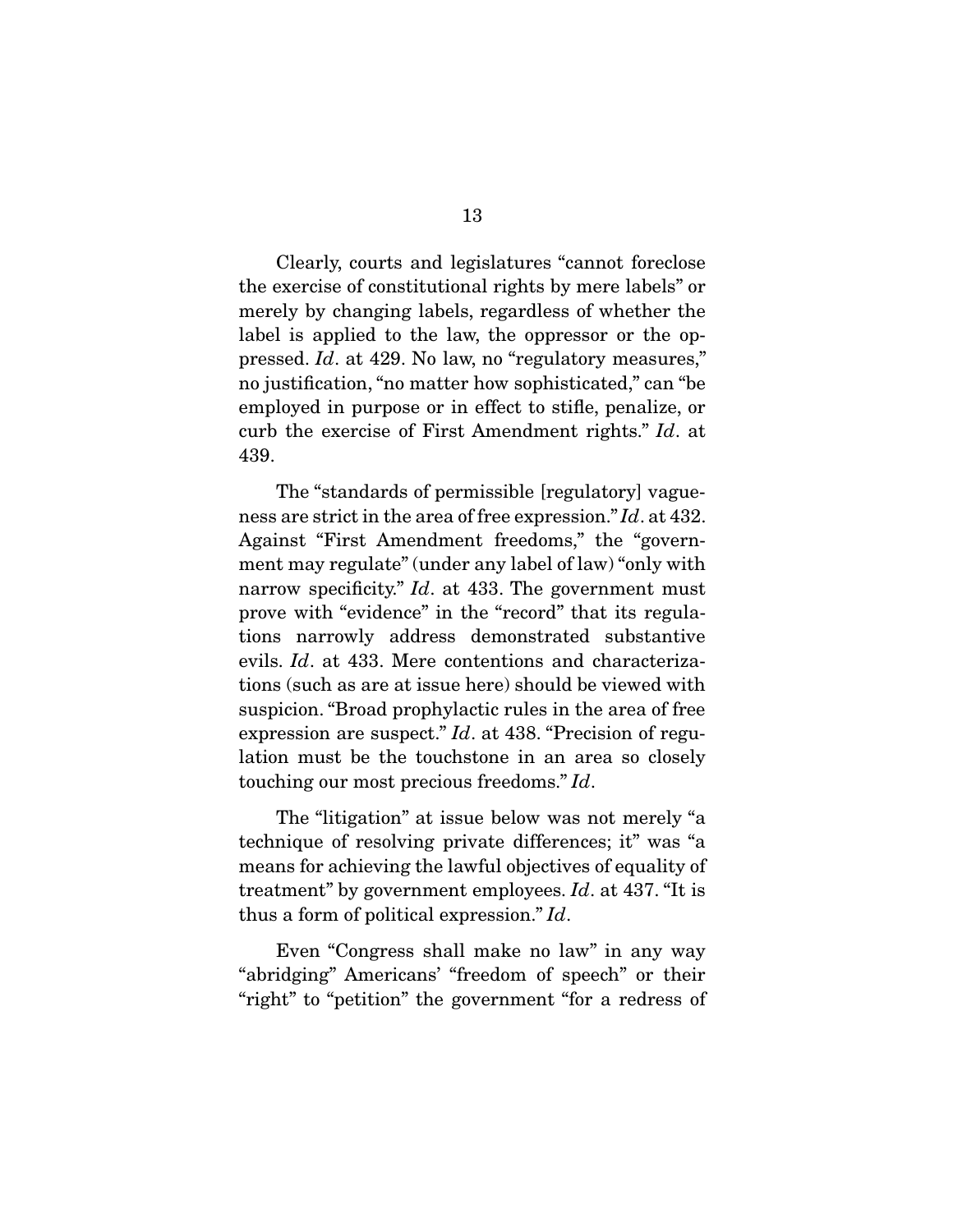grievances" as long as they petition "peaceably." U.S. Const. Amend. I. "No state" employee in any proceeding or manner "shall make or enforce any law" that in any way "abridge[s]" any "privileges or immunities" of all Americans under the First or Fifth Amendments. Amend. XIV, §1. That applies to "any law" under any label (including constitutional, civil, criminal, regulatory, administrative or privacy) that abridges any "privileges" (id.) within Americans' "freedom of speech" or their "right" to "peaceably" petition the government to redress grievances (Amend. I).

 Clearly, the First and Fourteenth Amendments do "not speak equivocally. [Each] prohibits any law 'abridging the freedom of speech, or of the press' [so each] must be taken as a command of the broadest scope that [such] explicit language, read in the context of a liberty-loving society, will allow." Bridges v. California, 314 U.S. 252, 263 (1941). In "deciding whether or not the sweeping constitutional mandate against any law 'abridging the freedom of speech or of the press' forbids it," this Court is "necessarily measuring a power of all American courts, both state and federal." Id. at 260.

 "There is no legal alchemy by which" any court or legislature may make any silver bullet to kill or any golden rule to repress criticism of any public officials' official conduct without conscientious and complete compliance with the plain language of the Constitution and this Court's precedent applying and construing the Constitution. New York Times Co. v. Sullivan, 376 U.S. 254, 292 (1964). Judges' and legislators' various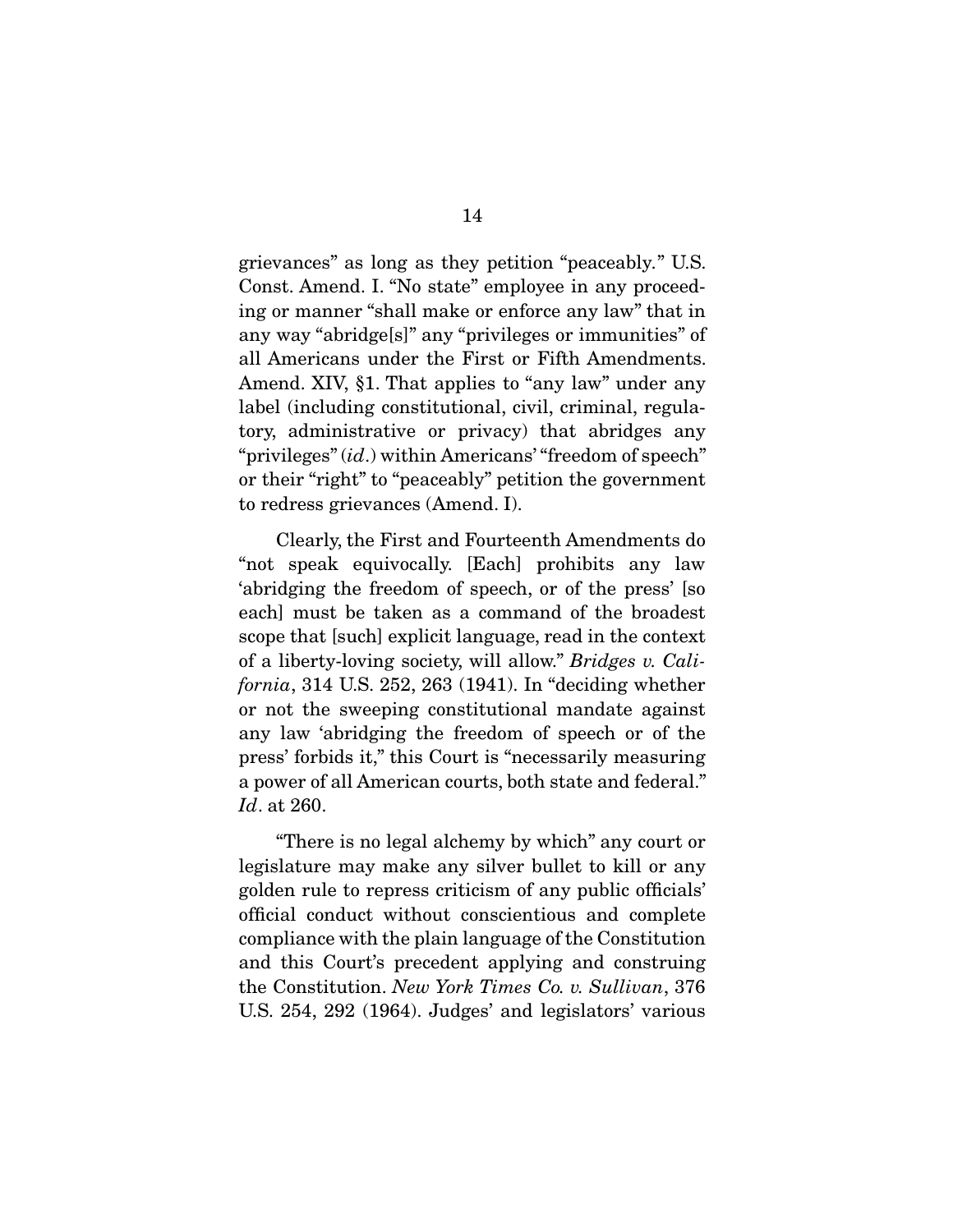"formulae for the repression of expression" (including laws purporting to punish, penalize or prevent criticism or access to information essential thereto) "can claim no talismanic immunity from constitutional limitations. [They all] must be measured by standards that satisfy the First Amendment." Id. at 269.

 A primary purpose of Americans' First Amendment privileges and immunities regarding criticism of public officials and official conduct is to provide information to the public. The right to discuss and the right to access information to permit informed discussion are two sides to the same precious coin. Copious precedent of this Court emphasizes Americans' privilege to discuss public officials and official conduct. Americans' privilege to access court records to permit such discussion should be analyzed under the same or similar standards for the same reasons and purposes.

 This Court repeatedly has emphasized that in all relevant respects all "public men" are "public property," and "discussion cannot be denied and the right, as well as the duty, of criticism must not be stifled." Id. at 268. "It is as much" the "duty" of "the citizen-critic of government" to "criticize as it is the official's duty to administer." Id. at 282. "The interest of the public here outweighs the interest" of any public official "or any other individual. The protection of the public requires not merely discussion, but information." Id. at 272.

 Americans' "freedom of speech and of the press" is "guaranteed by the First and Fourteenth Amendments" to serve vital national interests. Id. at 268. The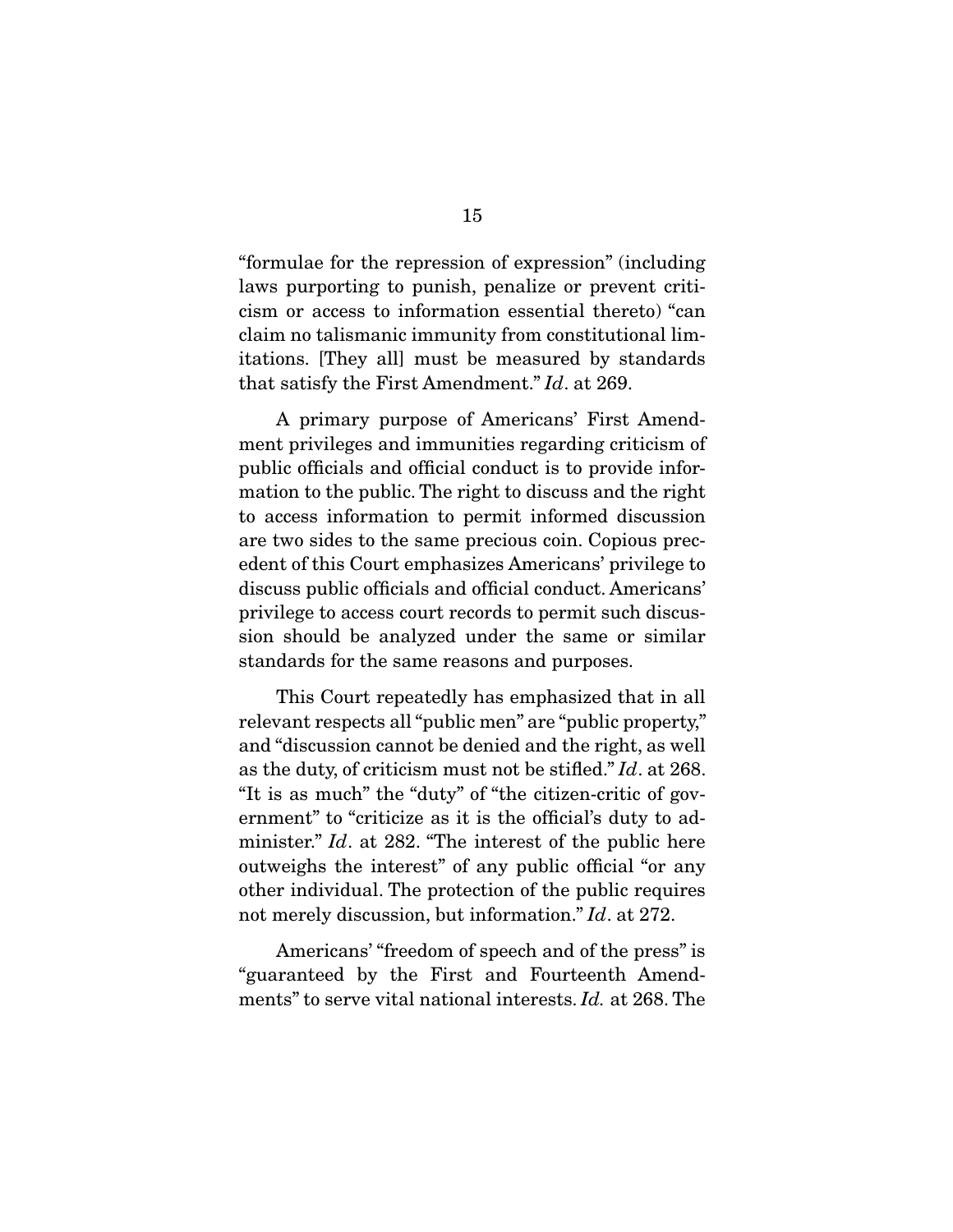Constitution and Congress expressly and emphatically confirmed that "the censorial power is in the people over the Government, and not in the Government over the people." Id. at 275 quoting James Madison. "The right of free public discussion of the stewardship of public officials was thus, in Madison's view, a fundamental principle of the American form of government." Id.

The reasons are clear and compelling. See id. at 270 quoting Whitney v. California, 274 U.S. 357, 375-76 (1927) (Brandeis, J., concurring):

Those who won our independence [by sacrificing or risking literally everything they and their entire families had or ever could have had] believed [that to preserve what they earned with copious blood, sweat and tears] public discussion is a political duty; and that this should be a fundamental principle of the American government. . . . [T]hey knew . . . that it is hazardous to discourage thought . . . [because] repression breeds hate; that hate menaces stable government; that the path of safety lies in the opportunity to discuss freely supposed grievances and proposed remedies. . . . [So] they eschewed silence coerced by law—the argument of force in its worst form. [Specifically to prevent] tyrannies of governing majorities, they amended the Constitution so that free speech and assembly should be guaranteed.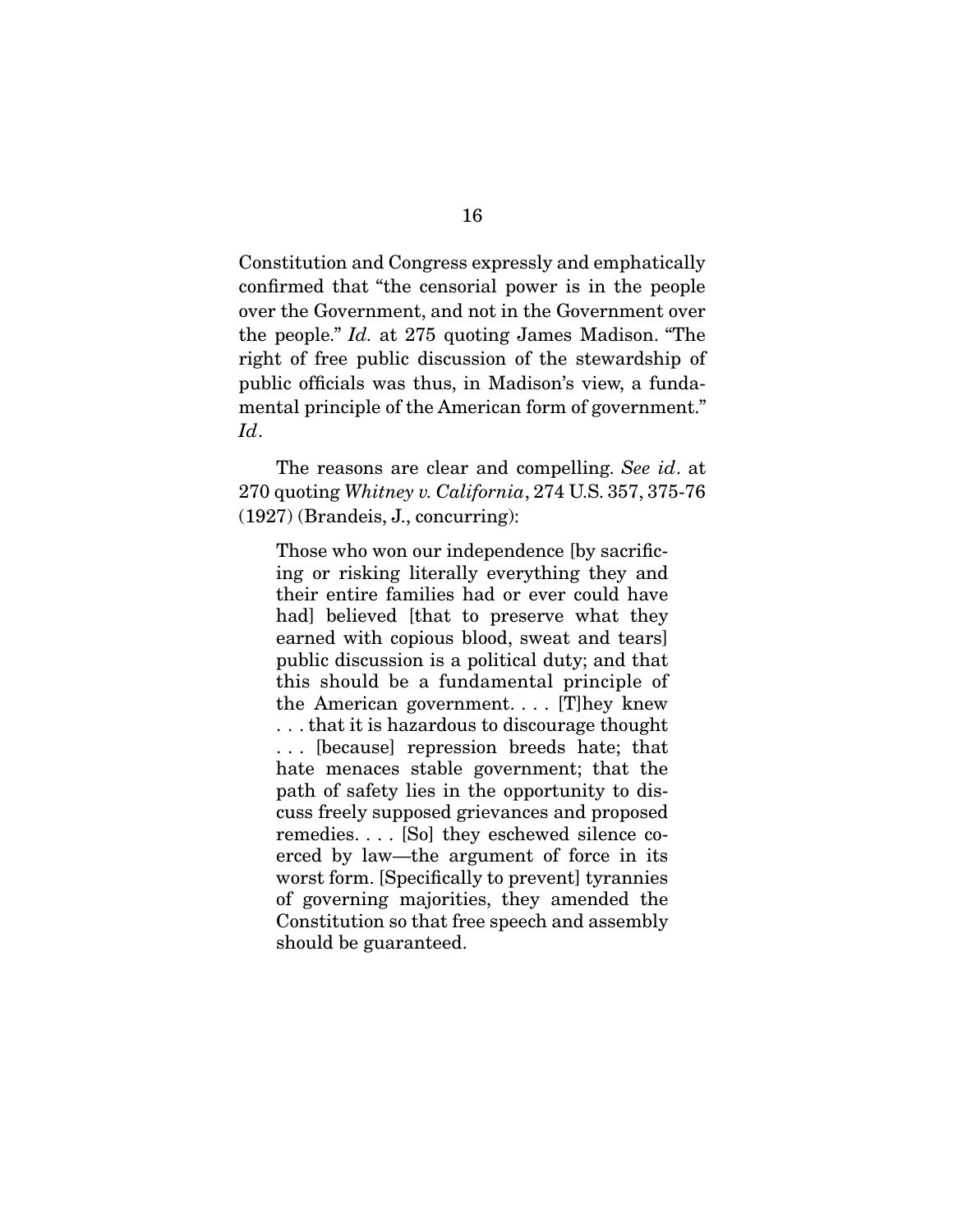#### See also New York Times, 376 U.S. at 269:

The constitutional safeguard [ ] was fashioned to assure unfettered interchange of ideas for the bringing about of political and social changes desired by the people. The maintenance of the opportunity for free political discussion to the end that government may be responsive to the will of the people and that changes may be obtained by lawful means, an opportunity essential to the security of the Republic, is a fundamental principle of our constitutional system.

 "It must be recognized that public interest is" most "likely to be kindled by a controversial event of the day." Bridges, 314 U.S. at 268. The "judgments below therefore produce their restrictive results at the precise time when public interest in the matters discussed would naturally be at its height. Moreover, the ban" on access to information (and implicitly on comment thereon) "is likely to fall not only at a crucial time but upon the most important topics of discussion." Id. "It is therefore" some of "the controversies that command most interest that the decisions below" seek to "remove from the arena of public discussion." Id. at 269.

 Regarding, specifically, commentary on courts and judges, any purported "evil" to be suppressed must be "substantive" and it "must be extremely serious and the degree of imminence extremely high before" speech "can be punished" or access to information regarding entire categories of cases can be obstructed. Id. at 263.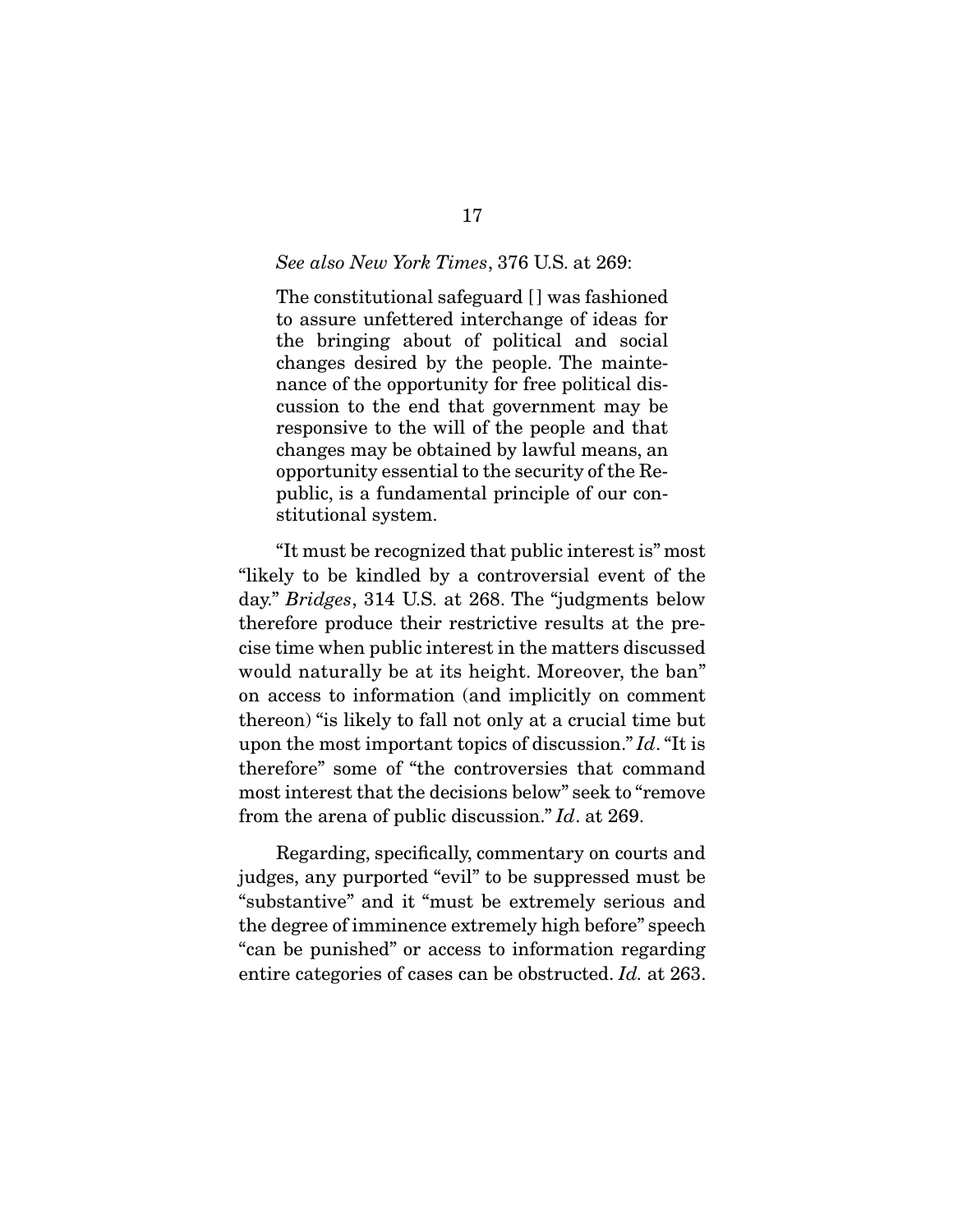This does "no more than recognize a minimum compulsion of the Bill of Rights." Id.

 Courts cannot justify repressing commentary on or access to information about any court or judge by resorting to "exaggeration" of any purported "tendency" to "interfere with the orderly administration of justice." Id. at 273. See also id. at 278 ("we find exaggeration in the conclusion that the" speech at issue "even 'tended' to interfere with justice. If there was electricity in the atmosphere, it was generated by the facts," and any potential extra "charge added by [mere speech was] negligible"). Judges and legislators "cannot transform minor matters of " mere "inconvenience or annoyance into substantive evils of sufficient weight to warrant the curtailment of liberty of expression." Id. at 263.

 "Those who won our independence by revolution were not cowards. They did not fear political change. They did not exalt order at the cost of liberty. To courageous, self-reliant men, with confidence in the power of free and fearless reasoning applied through the processes of popular government, no danger flowing from" discussion of the issues relevant to the Petition or access to the information necessary to permit informed discussion of such issues "can be deemed clear and present." Whitney, 274 U.S. at 377-78 (Brandeis, J., concurring).

 Courts must expressly consider whether speech criticizing courts (or access to information that would permit such criticism) presents "danger" that is both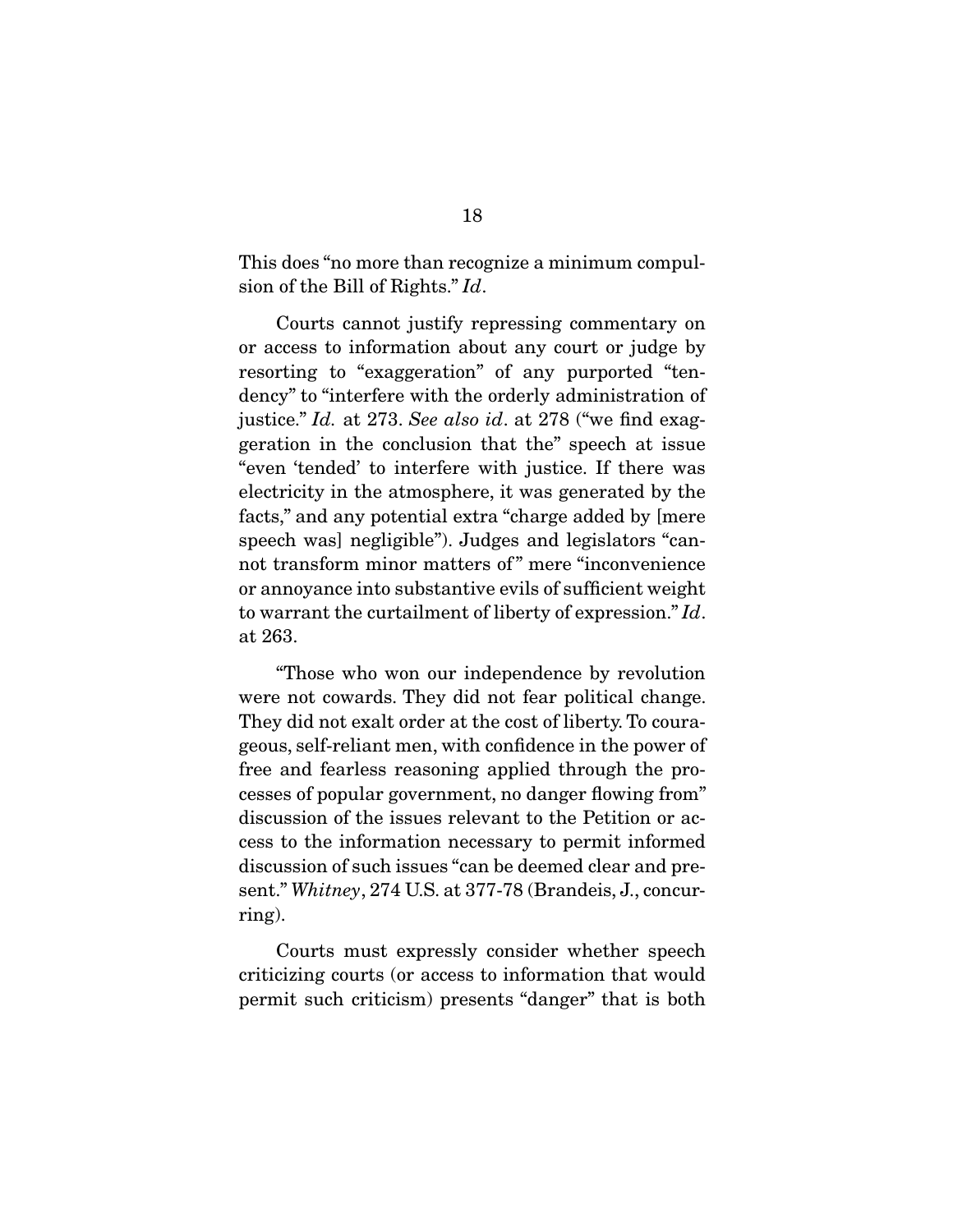"clear and present" to the "fair administration of justice." Pennekamp v. Florida, 328 U.S. 331, 348 (1946). To do so, courts "must weigh the impact" of release of information (to victims or family versus to the public or the press) "against the protection given by the principles of the First Amendment, as adopted by the Fourteenth, to public comment on pending court cases." Id. at 349. "The evil consequence" flowing from the particular type of release of particular information "must" be "extremely serious and the degree of imminence extremely high before" release can be precluded. Id. at 334.

 Irrefutably, "free speech and fair trials are two of the most cherished policies of our civilization." Bridges, 314 U.S. at 260. The Petition seeks to protect and preserve both. Here, a victim of domestic violence repeatedly appealed to courts for protection and apparently was rebuffed repeatedly. She apparently was killed by the person from whom she sought protection. Having failed to protect, the government started to prosecute. The apparent killer apparently killed himself to avoid prosecution. All the foregoing evils might have been avoided with a modicum of effort or slightly different procedures.

 It also is important to consider how judges can protect themselves from unjust criticism. The decision of the majority below prevents judges from defending themselves against even extremely harsh and even extremely unjust criticism. Judges responsible for decisions can be accused of knowingly and criminally violating the law, egregiously abusing their powers,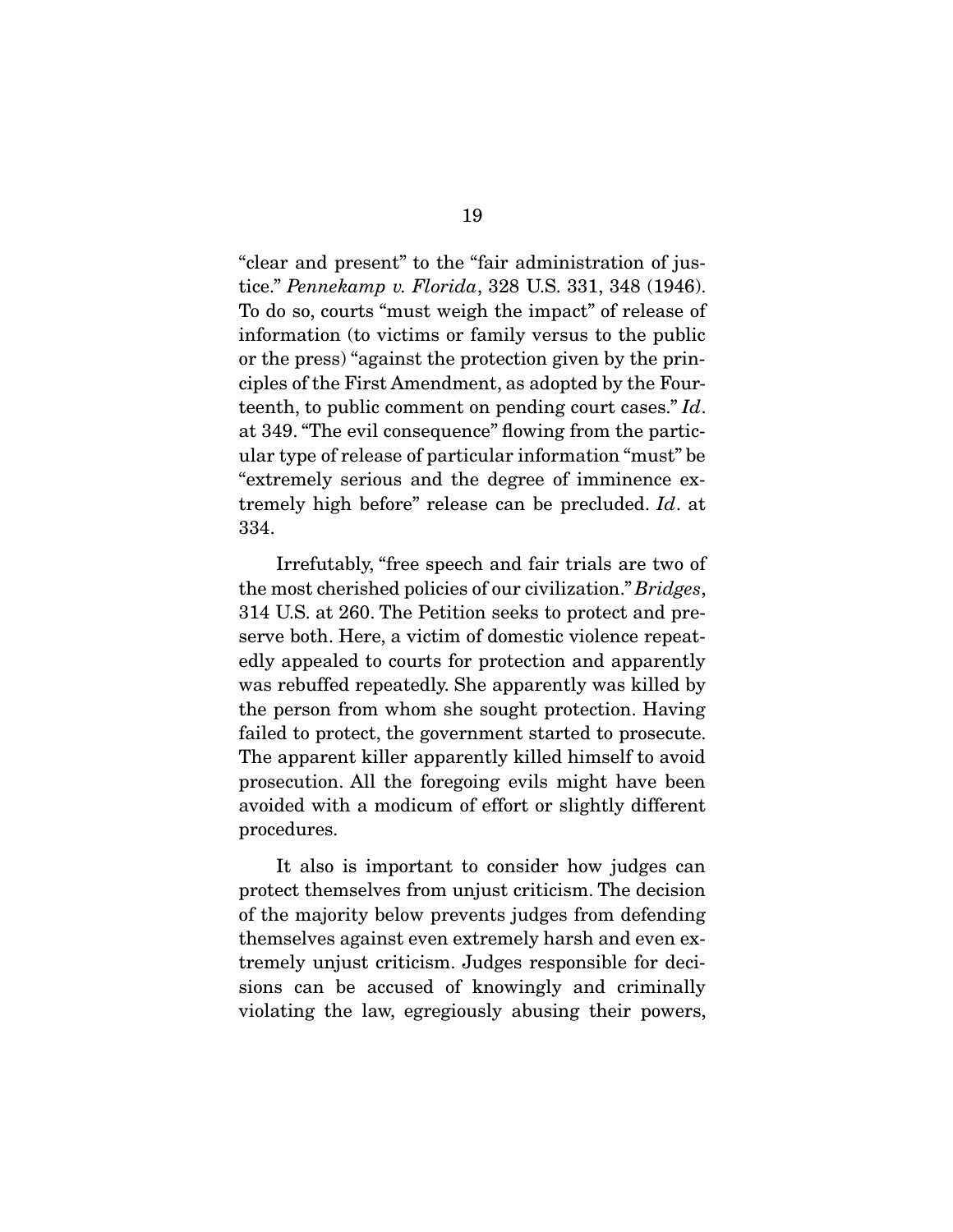and maliciously abusing victims of domestic violence or alleged abusers, and they cannot defend themselves when they cannot prove that criticism was false, much less that critics should have known it was false.

 Heavy handed efforts to conceal relevant evidence, deny due process, and flout controlling legal authority to clearly violate constitutional rights encourage extremely harsh criticism. See App. 2a ("threat of [criminal] contempt"); page 2, above (flouting clear controlling legal authority without any attempted explanation); Pet. at 7-16 (using contradictory, summary, preemptive procedures and blanket prohibitions to deny any meaningful opportunity to be heard). Using such tactics (especially to broadly conceal evidence regarding an entire category of court proceedings), judges hand their critics both swords and shields. Judges using such tactics, especially when combined with obvious failures to address controlling legal authority, invite and earn criticism that their justifications were lies and they committed crimes. Cf., e.g., 18 U.S.C. §§ 241, 242, 1001, 1512, 1519.

 Any "speech concerning public affairs" is "the essence of self-government. The First and Fourteenth Amendments embody" our "profound national commitment to the principle that debate on public issues should be uninhibited, robust, and wide-open, and that it may well include vehement, caustic," and "unpleasantly sharp attacks on government and public officials." Garrison v. Louisiana, 379 U.S. 64, 74-75 (1964) quoting New York Times, 376 U.S. at 270. Critics certainly may resort "to vilification of" judges. New York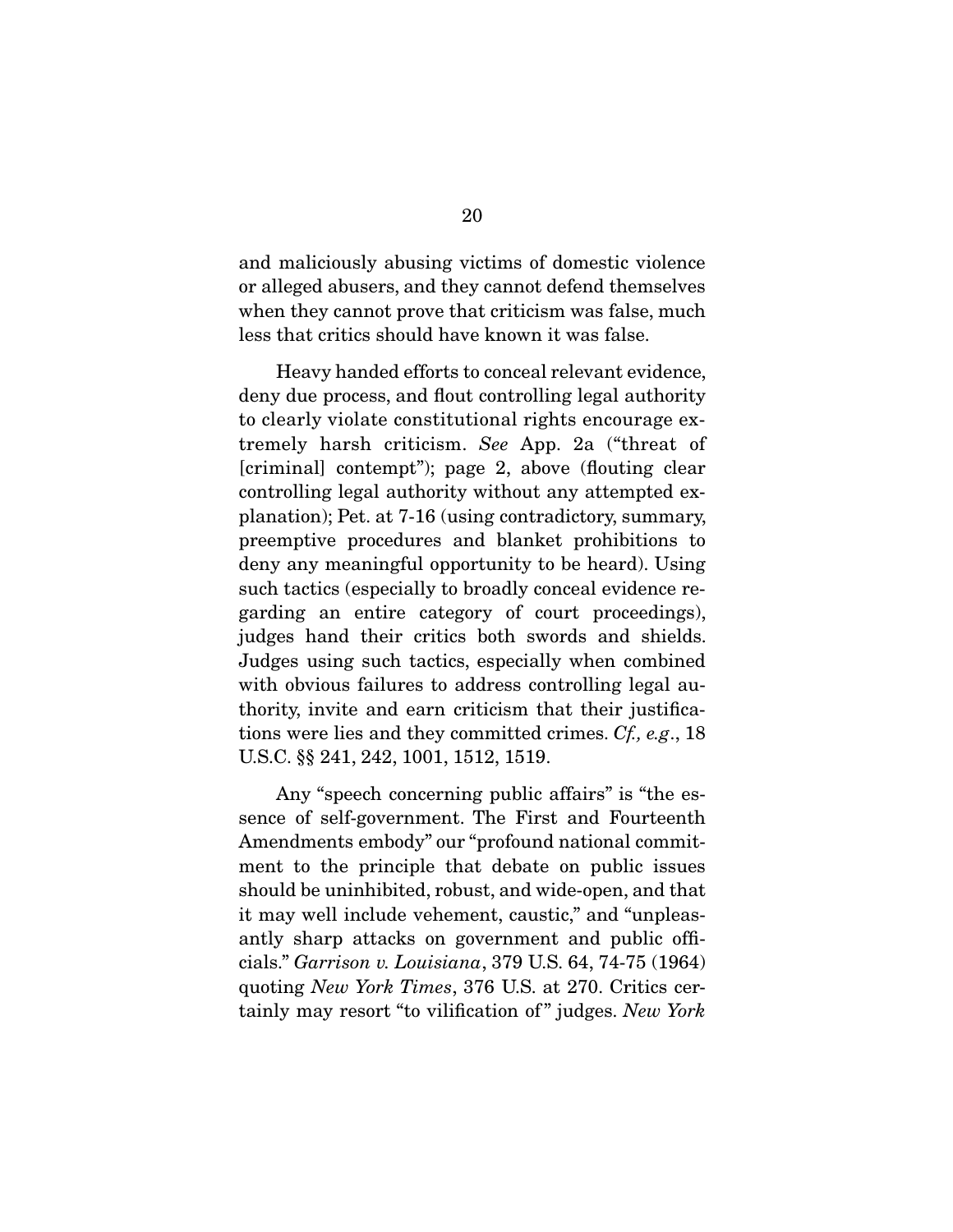Times at 271. A "judge may not" punish any critic who "ventures to publish anything that [merely] tends to make [a judge] unpopular or to belittle him" even by using "strong language, intemperate language," and "unfair criticism." Craig v. Harney, 331 U.S. 367, 376 (1947).

 "The public-official rule," below, "protects the paramount public interest in a free flow of information to the people concerning public officials, their servants. To this end, anything which" even "might touch on an official's fitness for office is relevant. Few personal attributes are more germane to fitness for office than dishonesty, malfeasance, or improper motivation." Garrison at 77 (pertaining specifically to criticism of judges). See also New York Times at 272-73 (cleaned up):

[Regarding] judicial officers [ ] concern for the dignity and reputation of the courts does not justify the punishment [] of criticism of the judge or his decision [even if the criticism] contains half-truths and misinformation. . . . [J]udges are to be treated as men of fortitude, able to thrive in a hardy climate. . . . Criticism of their official conduct does not lose its constitutional protection merely because it is effective criticism and hence diminishes their official reputations. [Clearly,] neither factual error nor defamatory content suffices to remove the constitutional shield from criticism of official conduct, [and] the combination of the two elements is no less inadequate.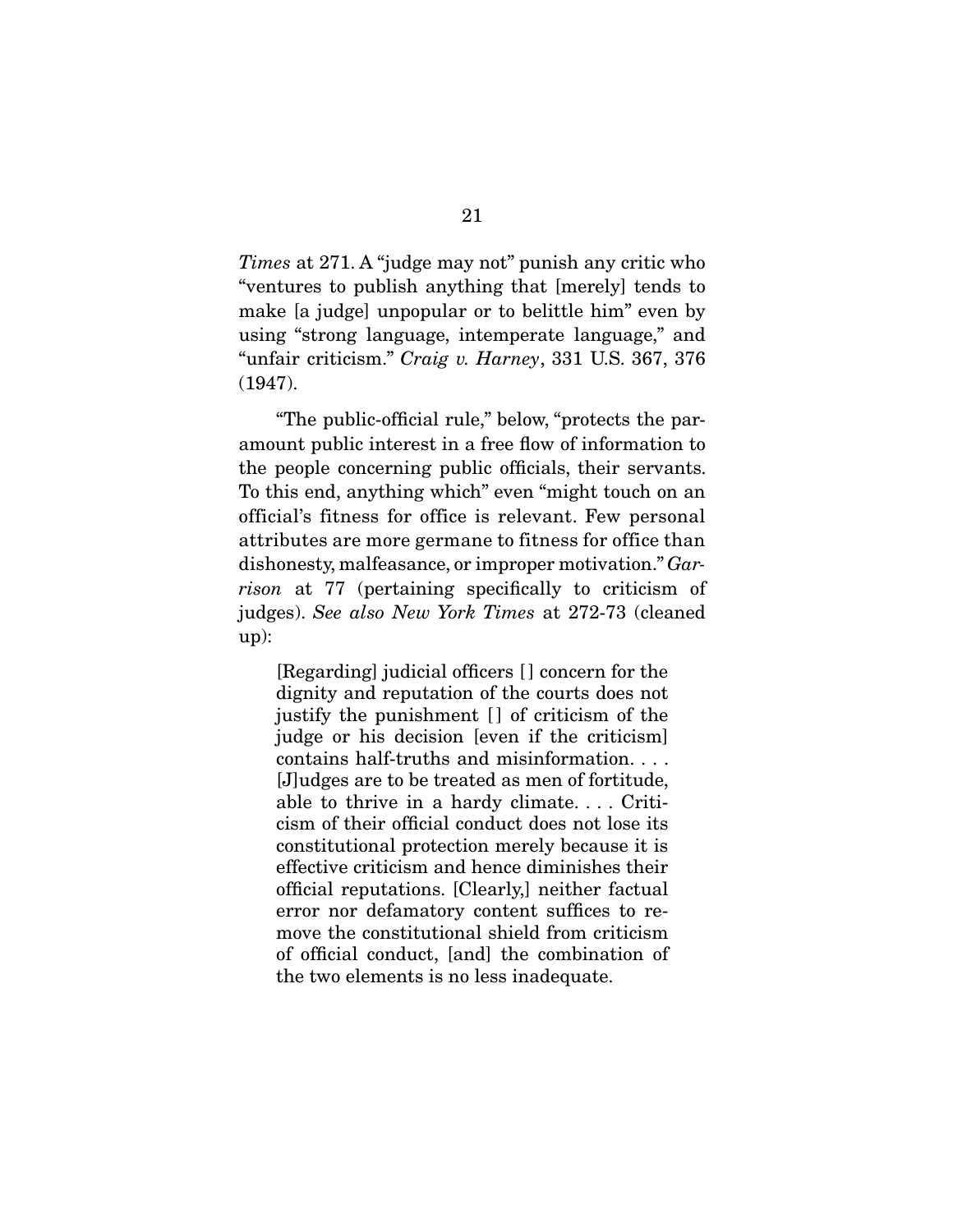Any "repression" of any such criticism "can be justified, if at all, only" by presenting clear and convincing evidence of each fact that is material to showing a "danger" that was both "clear" and "present" of "the obstruction of justice." Id. at 273. "The constitutional guarantees," in the First, Fifth and Fourteenth Amendments "require" a universal "federal rule that prohibits a public official from" punishing, penalizing or precluding any criticism "relating to" any "official conduct" except a "falsehood" that "was made with 'actual malice'—that is, with knowledge that it was false or with reckless disregard of whether it was false." Id. at 279-80.

 "[S]uch a privilege is required by the First and Fourteenth Amendments." Id. at 283. "Truth may not be the subject of" any type of "either civil or criminal sanctions where discussion of public affairs is concerned." Garrison, 379 U.S. at 74. So all courts must apply "the New York Times rule, which absolutely prohibits" any type of "punishment of truthful criticism" of official conduct of public officials, as well as any falsehood that was not asserted with actual malice. Id. at 78 (emphasis added).

 "In such a case" critics have "a privilege qualified to this extent. Any" public official may be criticized by the public and press except to the extent that false criticism was asserted with "actual malice." Id. at 281 (citation omitted). "This privilege extends" to "matters of public concern, public men, and candidates for office." Id. at 281-82. "Such a privilege for criticism of official conduct is appropriately analogous to the protection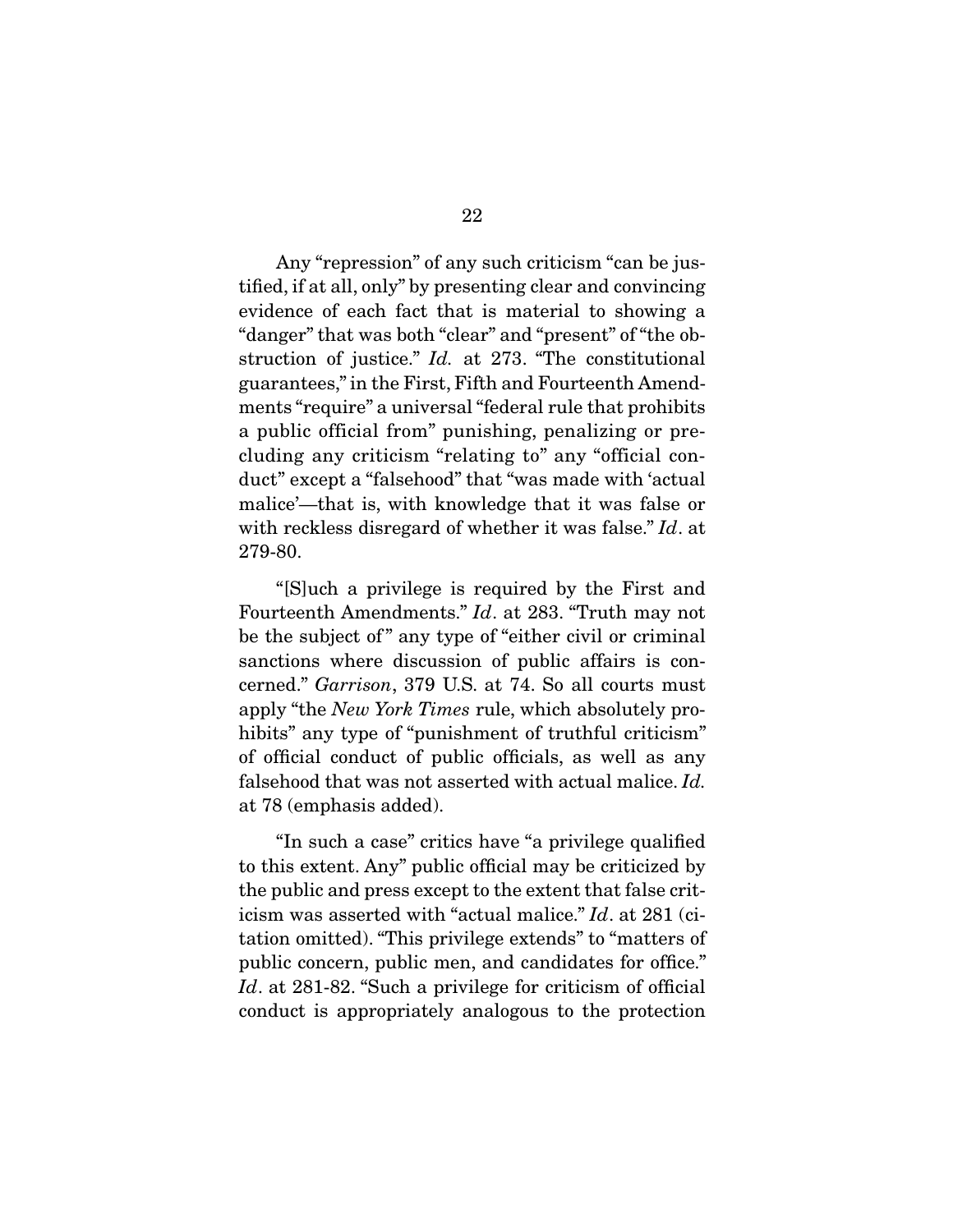accorded a public official when he is sued for libel by a private citizen." Id. at 282. Any "utterance of a federal official" is "absolutely privileged if made 'within the outer perimeter' of his duties." Id. "Analogous considerations support the privilege for the citizen-critic of government. It is as much [the citizen's] duty to criticize as it is the official's duty to administer." Id. "It would give public servants an unjustified preference over the public they serve, if critics of official conduct did not have a fair equivalent of the immunity granted to the officials themselves." Id. Such unjustified preference over the public is precisely what the majority below seek to impose. They clearly seek to deprive Americans of liberty without due process of law and deny Americans equal protection of the law.

 Any "forfeiture of the privilege" must be preceded by a "showing of malice" regarding a factual falsehood; each element is "not presumed but is a matter for proof." Id. at 284. Moreover, "the proof presented to show" a falsehood asserted with "actual malice" must have "the convincing clarity which the constitutional standard demands." Id. at 285-86. The "First Amendment mandates a 'clear and convincing' standard" of proof regarding each material fact. Anderson v. Liberty Lobby, Inc., 477 U.S. 242, 252 (1986). The "clear-andconvincing-evidence requirement must be" applied whenever "New York Times applies." Id. at 244. Anyone wishing to punish, penalize or preclude criticism of any judge's official conduct "must bear" such "quantum and quality of proof." Id. at 254. The same standard should apply to judges quashing criticism by imposing secrecy.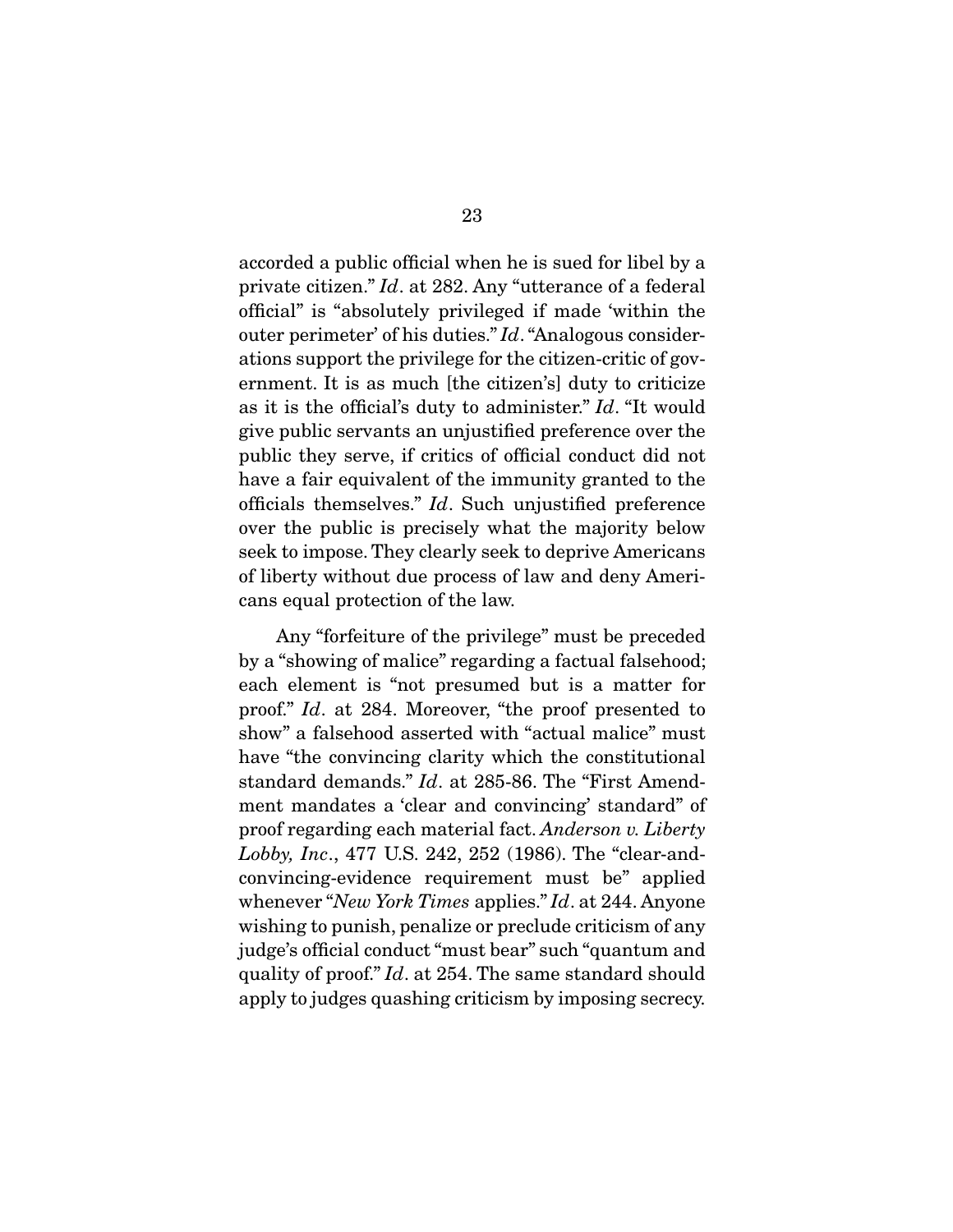"The judicial system" plays "a vital part in a democratic state, and the public has a legitimate interest in their operations." Gentile v. State Bar of Nev., 501 U.S. 1030, 1035 (1991). "Public vigilance serves" America "well" because "[w]ithout publicity, all other checks are insufficient: in comparison of publicity, all other checks are of small account." Id. Indeed, public criticism of judges and judicial proceedings "has always been recognized as a" vital "safeguard against any attempt to employ our courts as instruments of persecution. The knowledge that" judicial conduct is "subject to contemporaneous review in the forum of public opinion" is intended be "an effective restraint on possible abuse of judicial power." In re Oliver, 333 U.S. 257, 270 (1948). See also Bridges, 314 U.S. at 270-71:

The assumption that respect for the judiciary can be won by shielding judges from published criticism wrongly appraises the character of [Americans and] American public opinion. For it is a prized American privilege to speak one's mind . . . on all public institutions. [Any] enforced silence, however limited, solely in the name of preserving the dignity of the bench, would probably engender resentment, suspicion, and contempt much more than it would enhance respect. [Certainly,] disorderly and unfair administration of justice, is more plausibly associated with restricting publications which touch upon pending litigation.

 The first words of the Constitution protecting all Americans emphasize that it was "the People of the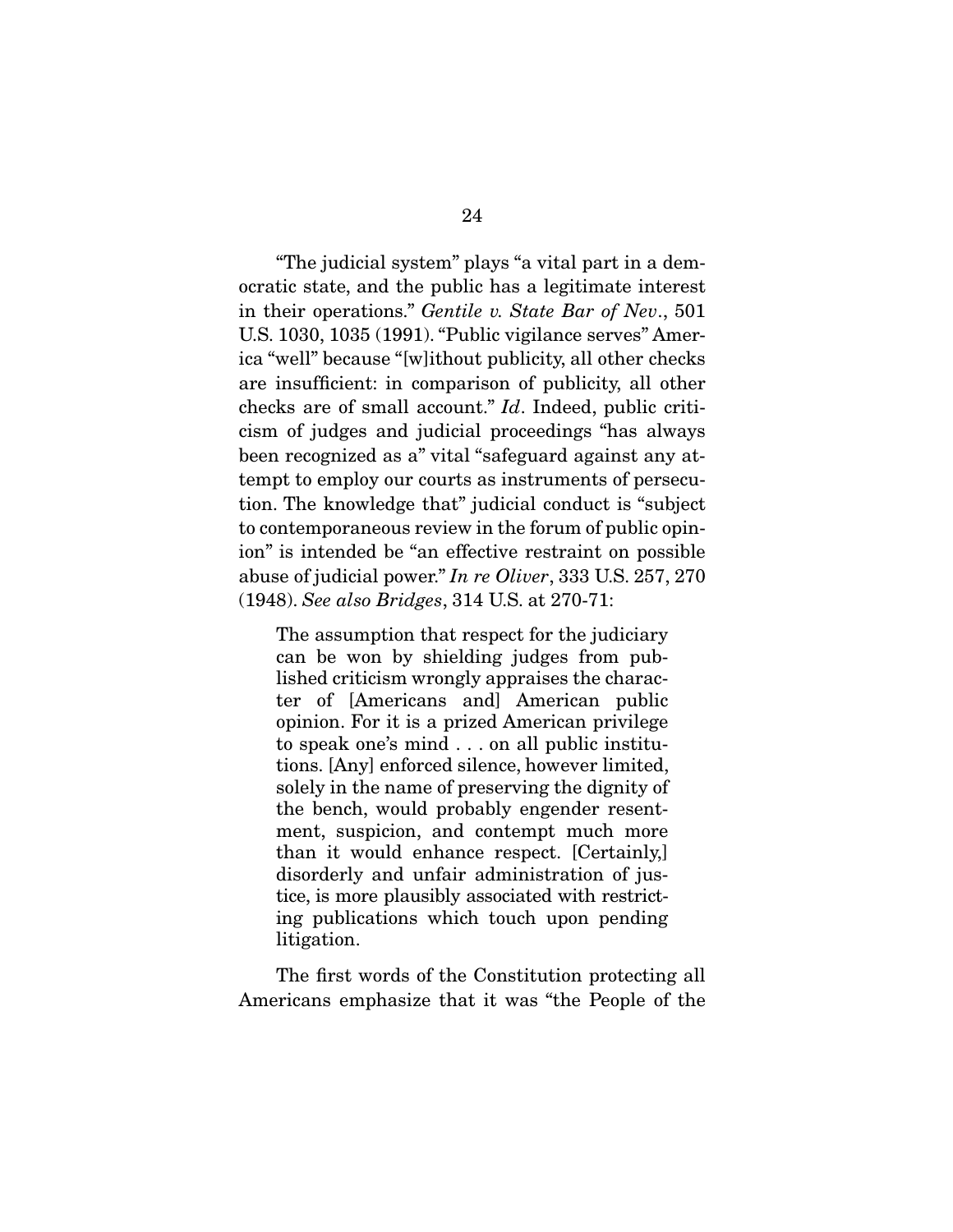United States" who did "ordain and establish this Constitution," and they did so specifically and expressly "in Order" to "establish Justice," to "insure domestic Tranquility" and to "secure the Blessings of Liberty to" their "Posterity." U.S. Const. Preamble. The last words of the Bill of Rights clearly emphasize that all "powers" that were "not delegated to the United States by the Constitution" were expressly "reserved" to "the people." Amend. X. Articles III and VI and the First, Fifth and Fourteenth Amendments emphasized that the power to repress speech (with sweeping contentions about privacy and dignity to justify secret proceedings potentially violating victim's rights under federal law and the Constitution) clearly was not delegated to any government.

 The Petition should be granted to give the words of the Constitution and this Court's precedent the plain meaning and profound significance they should have. The First, Fifth and Fourteenth Amendments clearly and categorically emphasize that "no law" or "any law" may be used, and "no person" may be deprived of the liberties and privileges at issue. Such clear and categorical commands and prohibitions protect the discussion that the people seek to have and access to the information necessary to have such discussion.

--------------------------------- ♦ ---------------------------------